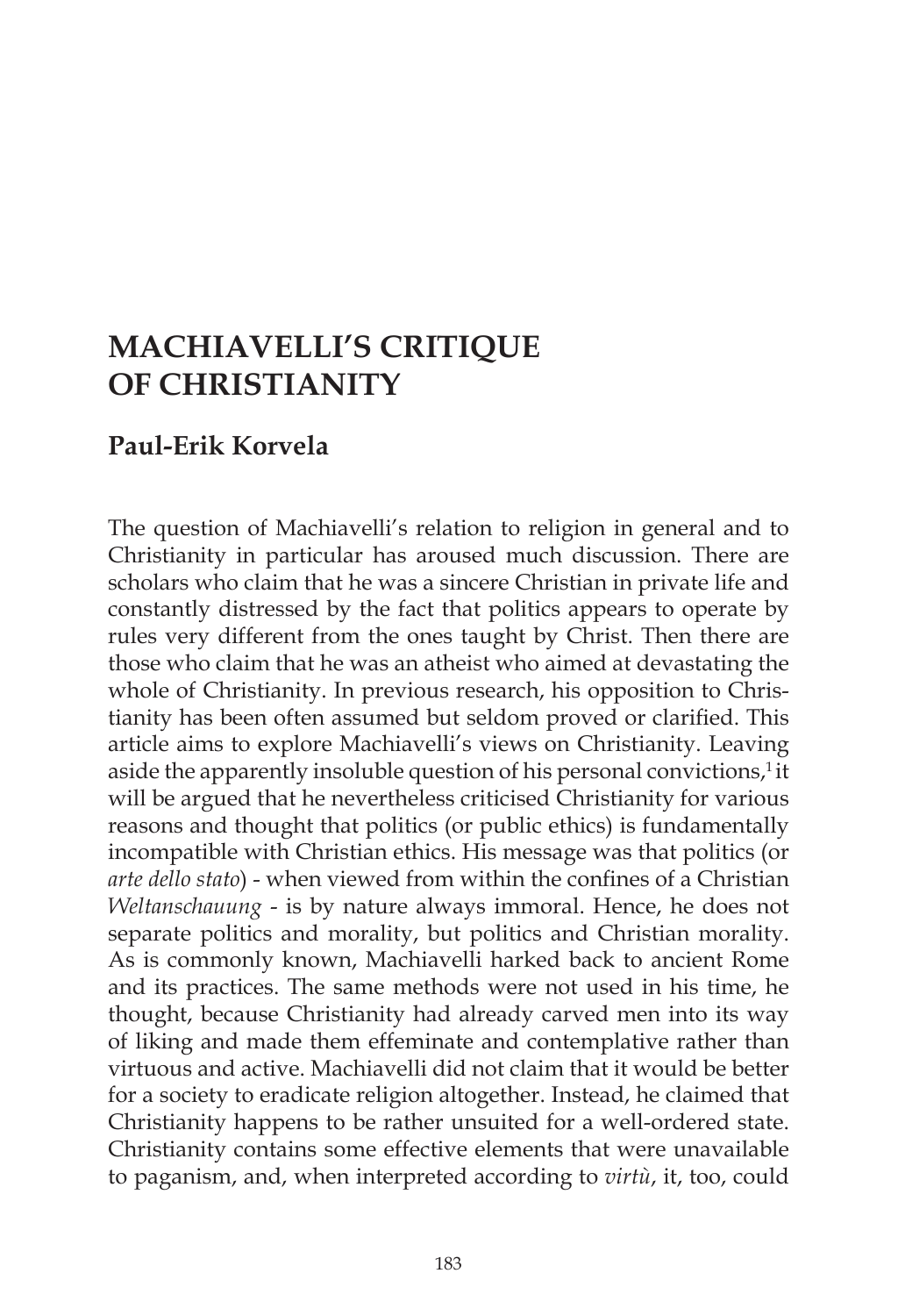allow virtuous action in Machiavelli's sense. Nevertheless, he did not aim at some sort of reinterpretation or reform of Christianity, since it is hardly possible to interpret Christianity in such a way that it would exalt this life over the other. Machiavelli also evaded most, if not all, doctrinal questions when discussing the actions of the Church. In other words, he never went into details over theological issues.2

In the first place, it should be noted that the Renaissance was a thoroughly Christian era. The view, held by earlier scholars, that the Renaissance was primarily pagan, is for the most part a myth. The whole project began as a rebirth of man, not of antiquity. The myth that there was a revival of paganism, supposedly the inevitable result of the study of antiquity, is often deduced from the attacks on scholasticism. Attacking scholasticism is, however, not the same as attacking Christianity. That there was anticlericalism during the Renaissance is undeniable, but this was true also of the eleventh and twelfth centuries. The difference is not one of degree or kind, but merely one of form and expression (cf. Ullmann 1977, 3). The humanists were able to present their views more subtly than the anti-Gregorians or the Ghibellines or any heretics, and their works are much better preserved. What would have been more effective would have been either silence, a polemical ignorance of Christianity, or a full-ledged frontal assault (ibid.). This did not happen, at least not before Machiavelli's time. There were "probably few real atheists and barely a few pantheists during the Renaissance", as Kristeller (1979, 67) has noted. Indeed, the artistic and literary productions of the period reveal no animosity against Christianity. On the contrary, most of the artists were inspired by religious motives, and when pagan themes did enter the paintings, the result was a strange mixture of Christian and pagan motives. Moreover, the interest in pagan literary productions was partly justified with the rather obscure notion of *theologia poetarum*, which allowed the recognition of Christian themes from pre-Christian authors. The real core of Renaissance paganism, if it must be called paganism, is "the steady and irresistible growth of nonreligious intellectual interests which were not so much opposed to the content of religious doctrine as competing with it for individual and public attention" (ibid.). This was, of course, nothing new, but during the Renaissance nonreligious thought attained a kind of equilibrium with religious thought. Christian convictions were either retained or transformed, but never really challenged. That is, at least, before Machiavelli's time. The humanists who led the movement known as the Renaissance were, for the most part, sincere Christians and en-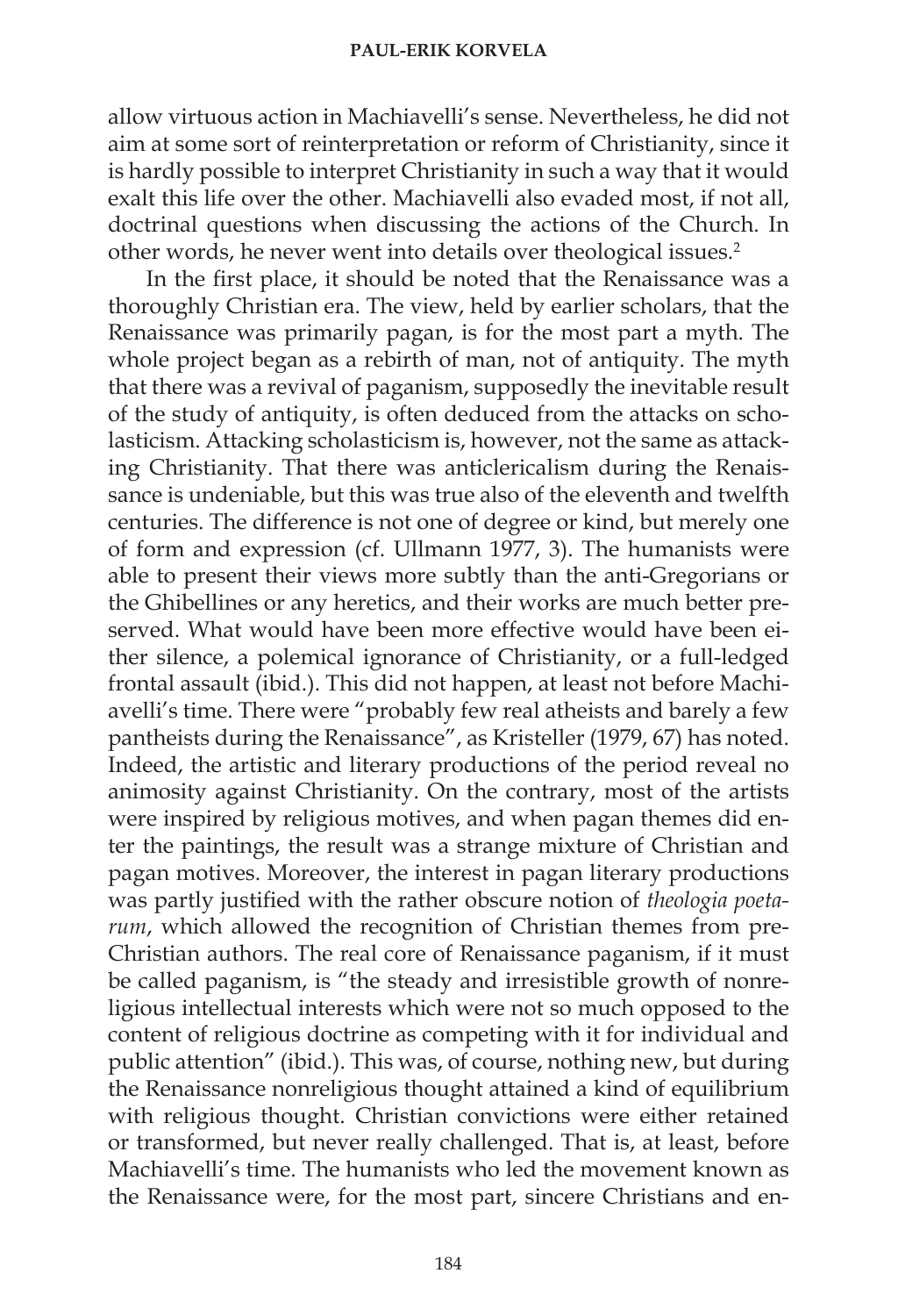dorsed the wedding of reason and faith. They attacked ecclesiastics not for their religion but for their lack of it. When Aquinas "baptized" Aristotelian philosophy, reason was made the handmaiden of faith. Not surprisingly, men like Dante were deeply interested in the question of the proper relation between the two. As the humanistic movement of the Renaissance developed, it became increasingly evident that it was reason that played the dominant role (Haydn 1950, xii). Ultimately the trend moved toward the rational or natural theology of the seventeenth century. It is clear, however, that for Machiavelli reason alone can suffice. His political theory simply lacks Christian explanations. It is not free from supernatural or metaphysical forces, but it is relatively free from Christian imagery - excluding, of course, the rhetorical level of exhortations etc. And, of course, Machiavelli never abandons Christian morality totally, since he recalls traditional moral and social norms by stressing the need to violate them.

## **Machiavelli and Christianity in Previous Research**

Anthony Parel (1992) is among the most notable defenders of Machiavelli's paganism. He says, that "taking all available data into consideration, then, one is obliged to conclude that Machiavelli is a neopagan whose aim is to paganize rather than to secularise Christianity", (ibid., 62). Given Machiavelli's astrological assumptions, he cannot eliminate the heavens and Fortune from his analysis of religion. Parel criticises most of all Leo Strauss' and Sebastian de Grazia's ways of reading Machiavelli. According to him, Strauss attributes to Machiavelli what appears to be the principles of biblical criticism of a much later date, i.e. that the Bible is a collection of historical writings without any divine inspiration, and that any accuracy it may contain can be verified only in reference to other non-biblical sources<sup>3</sup> (ibid., 60). Parel argues that "what Machiavelli really wants to do is to attack Christianity on the basis of the principles of sixteenth-century astrological historiography, not on the basis of those assumed by nineteenth-century higher criticism" (ibid., 61). In Parel's view, Sebastian de Grazia (1989) conflates Machiavelli's paganism and Christian theology when he tries to accommodate the whole of Machiavelli's way of thought within the Christian fold. Christianity is not sufficient in explaining Machiavelli's views, because a Christian conception of God cannot support the view that Machiavellian new princes are God's favourites, but a pagan view of God definitely can. Similarly,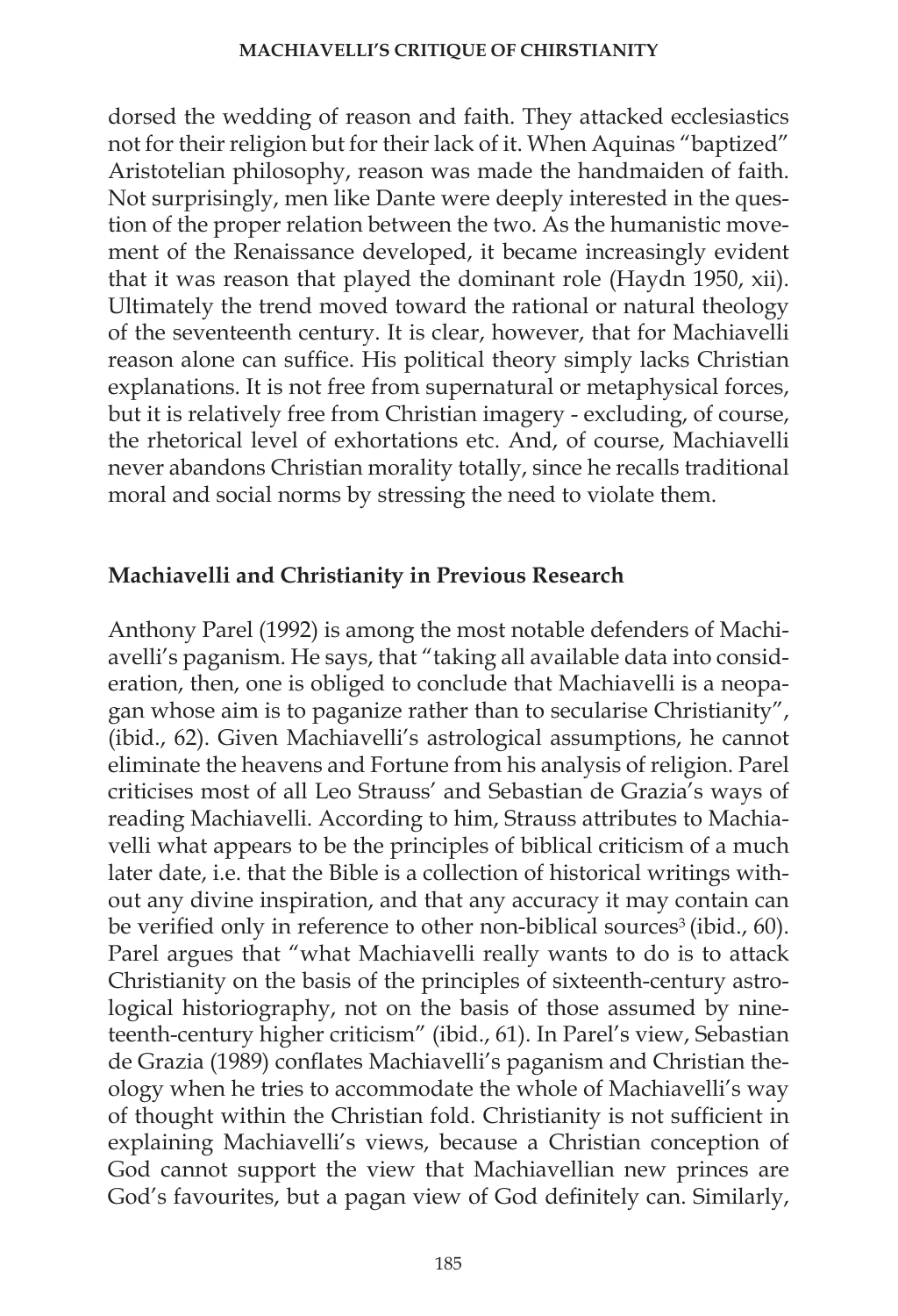a pagan view of religion can hold that *virtù* in Machiavelli's sense is the highest fulfilment of religion, whereas the Christian view of religion cannot (ibid., 61). The God of Christianity does not depend on the heavens, Fortune and other astral forces, but since Machiavelli clearly believes in such forces, there is no real place for God in his cosmology. Another emphatic argument on behalf of Machiavelli's paganism is Mark Hulliung's (1983) *Citizen Machiavelli*. According to him, Machiavelli, by stressing the need to conquer, divorced himself not only from the humanistic hype of the mirror-for-princes literature, but also from the republican tradition. Hulliung's Machiavelli pictured a rigorous (pagan) morality of public life joined to a slack morality of private life. According to Hulliung, Machiavelli saw private life as a continuation of politics, not as an alternative to it (ibid., 104). He believed in the ubiquity of politics and that the same rules more or less apply in both private and public spheres. His comedies contain a didactic function for politicians, since e.g. seduction and conspiracy, womanizing and politicking, can be seen as related phenomena that operate on the same maxims.

I think it is relatively unquestionable that Machiavelli was not attempting to replace Christianity with pagan morality. Like Rousseau, he was totally confident that once Christianity and the present way of living had already transformed men, it was not possible to go back to the state *ante* Christianity. But just because the fact that his sentiment on a given subject agrees with the sentiment of a classical author, does not follow that Machiavelli was guided in that point by the classics. The agreement may be a coincidence (cf. Strauss 1970, 7), or it can follow necessarily from certain axiomatic assumptions. By the same token, it is also relatively unquestionable that he did admire pagan morality in contrast to Christianity. Admiring and yearning to resurrect are, however, two different things.<sup>4</sup> Machiavelli clearly also discussed the possibilities of using Christianity to political advantage. Timothy Lukes (1984) is among those who have understood the importance of this. "Clearly", writes Lukes, "for Machiavelli, the value of religion as a political tool is in its ability to arouse extra-political sanctions for wholly political operations" (ibid., 268). In this sense, Christianity is even better than its pagan counterparts, since it lays somewhat more emphasis on the post-mortem punishments. It is clear that the religion he is longing for is not purely pagan. He thought that religion should be used like the ancients used it, but he does not demand that the religion in question should be the same as the ancients had. Resurrecting pagan practices is doomed to fail since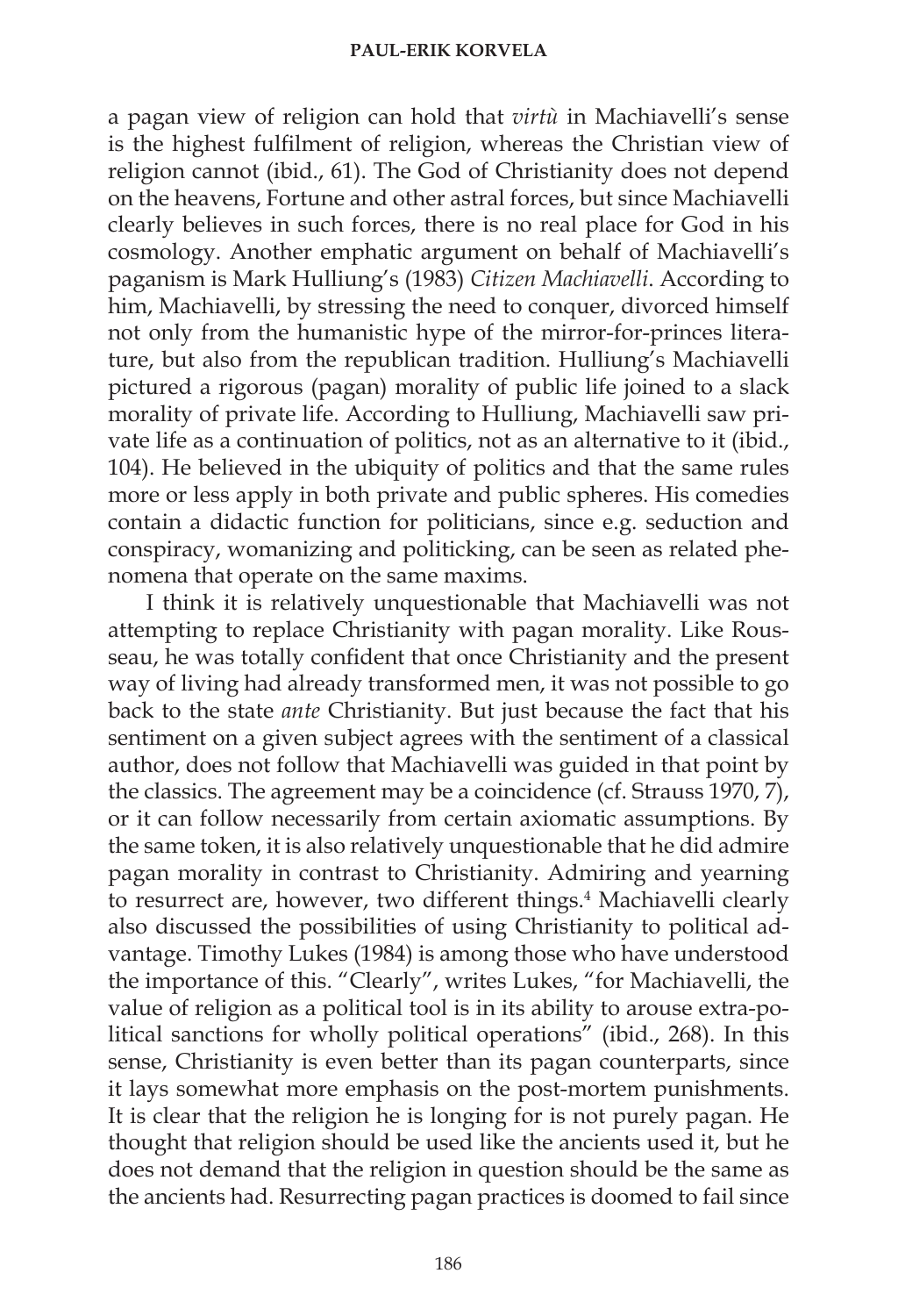Christianity has already carved men into its way of liking. After all, Machiavelli himself writes that anyone who "wishes to build a state will find it easier among mountaineers, where there is no culture, than among those who are used to living in cities, where culture is corrupt" (*Discorsi*, I/11). Numa succeeded with the Roman populace, because men were untaught and he could easily "stamp on them any new form whatever". In a similar fashion "a sculptor will more easily get a beautiful statue out of a rough piece of marble than from one badly blocked out by someone else". Nevertheless, Machiavelli says in the same chapter that "though rude men are more easily won over to a new order or opinion", it is still not impossible "to win over to it also cultured men and those who assume they are not rude", since Savonarola persuaded the populace of Florence to follow him even though many had not seen anything extraordinary to make them believe him. Commenting on this passage, Lukes (1984, 270) argues that Machiavelli discovers in Christianity a facility to reshape deformed marble, a facility that is unavailable to paganism. The Florentines were neither untaught nor rude, but still it was possible to persuade them to believe that Savonarola spoke with God. Yet, it is also clear that the religion Machiavelli is longing for is not totally Christian either. Christianity may contain some effective elements, but its basic tenets are unsuited for a well-ordered republic.

Many scholars have argued that Machiavelli's political thought is based on morality and stressed that this morality differs essentially from the Christian one (e.g. Berlin 1980). In the words of Quentin Skinner, "the difference between Machiavelli and his contemporaries cannot adequately be characterised as a difference between a moral view of politics and a view of politics divorced from morality. The essential contrast is rather between two different moralities – two rival and incompatible accounts of what ought ultimately to be done" (Skinner 1978 I, 135). Indeed, sometimes counting the corpses produced by alternative modes of action and resorting to pre-emptive strikes is very much a moral decision, if not a very Christian one. Detachment from Christian morality is not the same as having no morality at all. Skinner (2000) has also emphasised Machiavelli's divorce from classical and contemporary humanism. Skinner's Machiavelli argues that, if a ruler wishes to reach his highest goals, he will not always find it rational to be moral. He will find that any consistent attempt to cultivate the princely virtues, especially *honestum*, will prove to be a ruinously irrational policy. For Skinner, the crucial difference between Machiavelli and his more conventional contem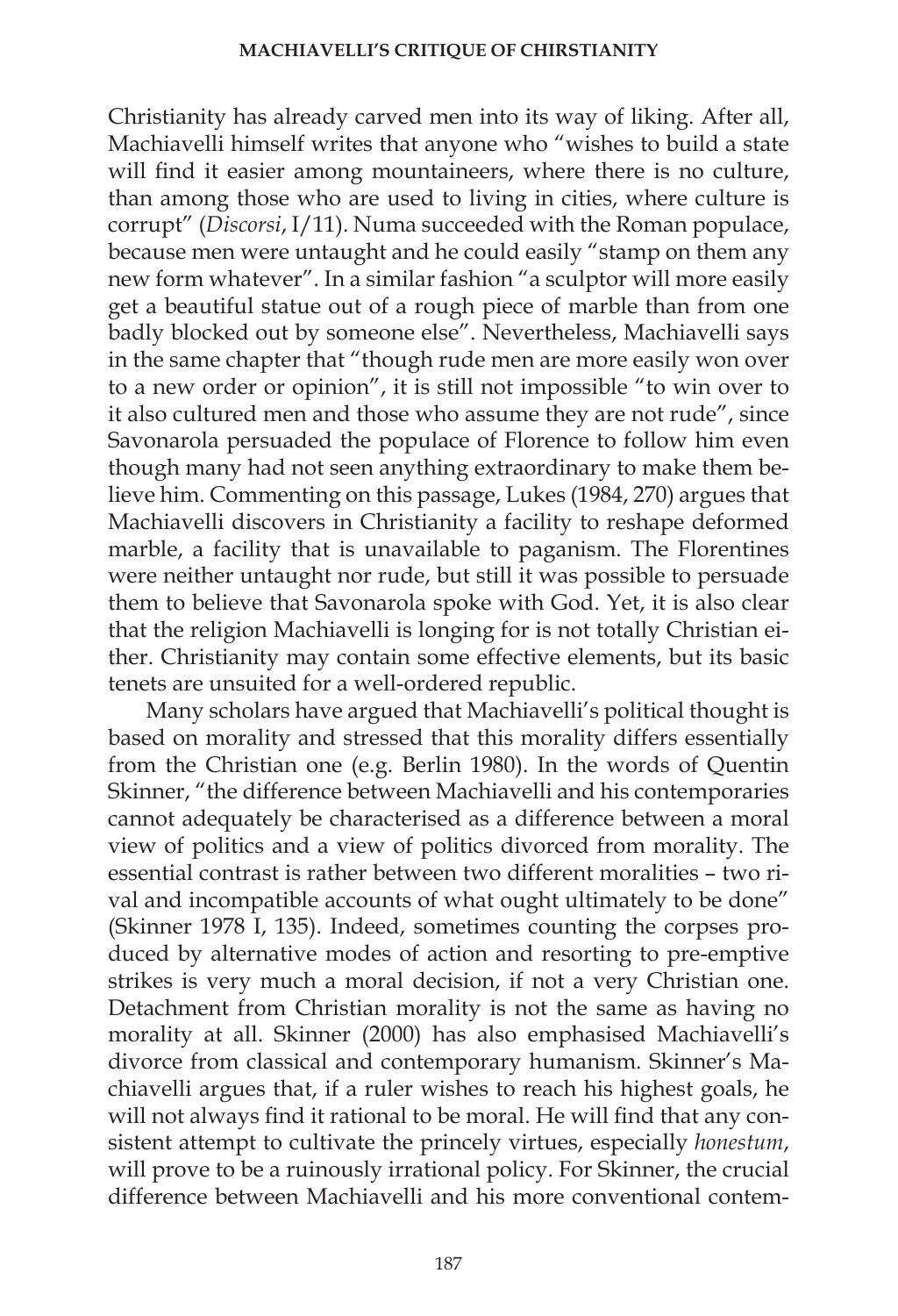poraries lies not in the goals which princes ought to pursue but in the nature of the methods they took to be appropriate for the attainment of these ends (Skinner 1978 I, 134). Machiavelli agreed with earlier writers that the proper goals of a prince are to achieve great things, to seek glory, fame and honour, and to maintain his state. Whereas others assumed that the prince must ensure that he follows the dictates of Christian morality and cultivate all the Christian cardinal virtues, Machiavelli claimed that this would inevitably lead to the prince's devastation among so many who are not virtuous. The only way out of this dilemma, if the prince is interested in maintaining his state, is to accept unflinchingly that "he will have to shake off the demands of Christian virtue, wholeheartedly embracing the very different morality which his situation dictates" (ibid., 134-135). The prince must be able to counterfeit the Christian virtues, to pretend to posses them, without actually resorting to them. Thus, for Machiavelli, *virtú* denotes precisely the requisite quality of moral flexibility in a prince.

The most lucid argument on behalf of Machiavelli's distinctively un-Christian thought is to be found in Giuseppe Prezzolini's *Machiavelli anticristo*, translated into English as *Machiavelli* (Prezzolini 1967). It contains very short fragments on various topics and, in general, it assumes rather than proves Machiavelli's opposition to Christianity. Even though it contains a section dedicated to Machiavelli's works, it fails to even mention *Esortazione alla penitenza*, a crucial text in this respect. Perhaps Prezzolini left it out intentionally, since the text is rather discomforting for those who think that Machiavelli was always very clearly opposed to Christianity. His blindness for certain texts leads Prezzolini to conclude that in Machiavelli's writings "there is no trace of a sense of sin, or of charity, or of love of neighbor. His motivations are always practical, realistic, earthy" (ibid., 26). Machiavelli does, however, say something about these themes, especially in *Esortazione*. Besides, Machiavelli's treatment of these themes is not opposed to his "realistic" or "earthy" motivations – charity and love of neighbour are very important also from a more mundane perspective.

Leaving aside its minor deficiencies, Prezzolini's book includes a section called "The Doctrine", which, in my opinion, is among the best introductions on the core of Machiavelli's thought. For Prezzolini, Machiavelli is a profoundly pessimistic thinker who repudiates the relevance of Christian morality. Machiavelli's complete honesty in this matter is one of the reasons why he is not popular: "People are generally afraid of the truth, whether revealed by Christ or Ma-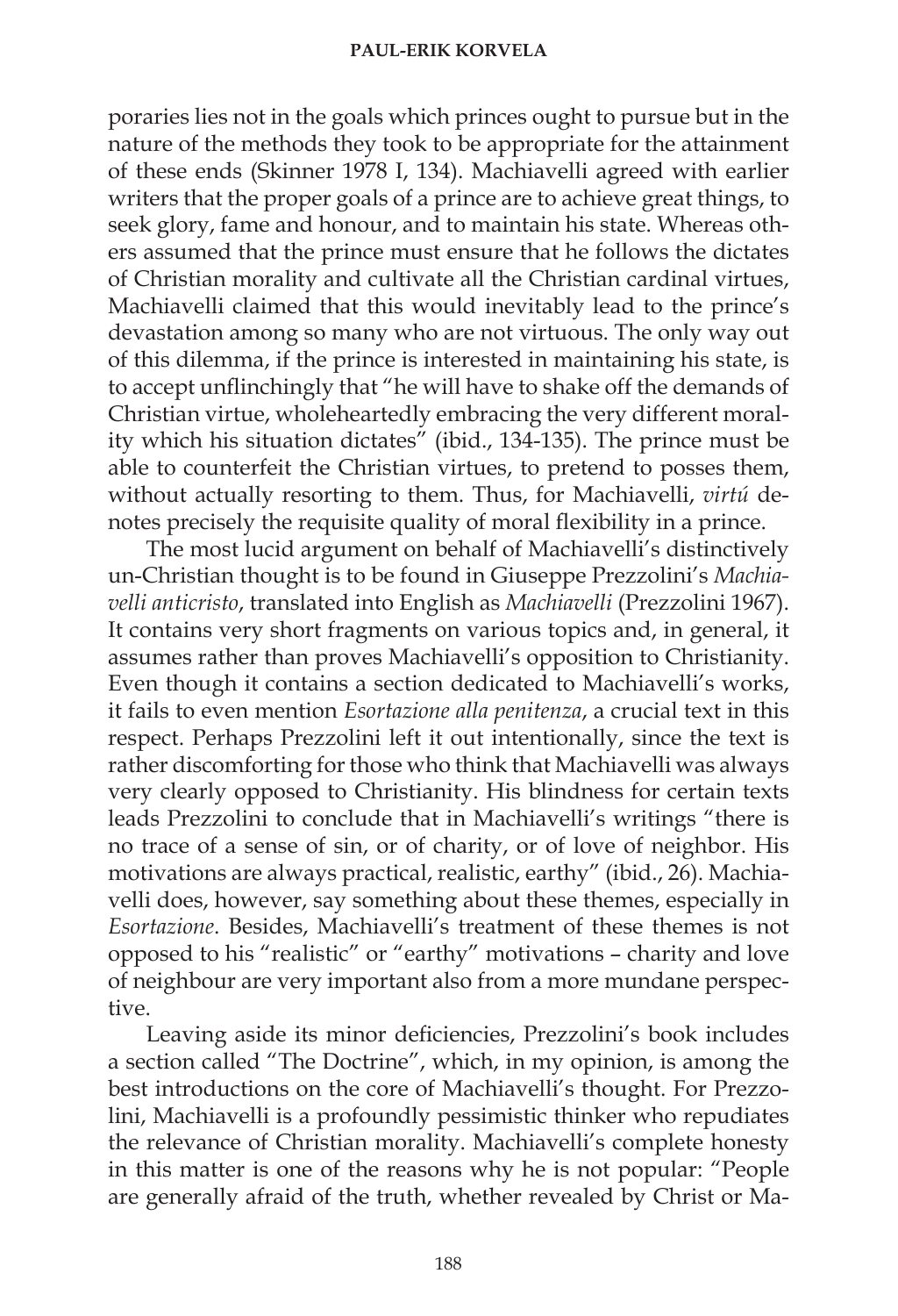chiavelli" (ibid., 5). Prezzolini's Machiavelli is the "founder of political science" who upset the attempts to define an ideal state in order to discover the real nature of states and how they functioned, and in this respect he can be compared to Galileo: they both taught that the universe, solar system for Galileo and history for Machiavelli, is indifferent to the desires and destinies of the individual (ibid., 6-7). In Machiavelli's political theory, the force opposing the malignity of supernatural powers is *virtù,* which exalts the Renaissance idea of man who is capable of carving his own destiny, as opposed to the Greek concept of destiny that crushes mankind, and the medieval idea of the will of God. Machiavelli's *virtù* does not correspond to the virtues of Plato and of the Stoics which became the cardinal virtues of Christianity. Instead, he uses the word more in the sense of *dynamis* (virtue of power) than in the sense of *areté* (ethical virtue). Machiavelli's virtue, according to Prezzolini, is opposed to *dolce vita* - that is, lasciviousness, sloth etc. – and neither an effeminate or contemplative attitude towards life nor simple barbaric *furor* are ever called virtuous by Machiavelli (ibid., 23). Machiavelli's "studies are based on the inapplicability of Christian morality to political life" (ibid., 26) because he believes that recourse to evil in politics is necessary. Elsewhere Prezzolini (1970, 27) propounds: "Machiavelli's message is simply this: A stable social order among men cannot be maintained without resort to conduct which is condemned by Christian morality". In my opinion, this is precisely what Machiavelli wanted to say, even though he failed to express it as lucidly.

# **Machiavelli's Critique of Christianity**

Machiavelli criticised Christianity as a whole, not any particular sect, nor any specific individuals. He was not criticising only the clergy or the Roman Catholic Church, but the whole philosophy of Christianity. His attack is directed towards "nostra religione", "educazione debole" or "questo modo di vivere" (*Discorsi*, II/2) – that is to say, towards Christian education or the Christian way of living in general. He does not specify his attack any more precisely than that. For some reason, it has been assumed that Machiavelli criticised Christianity primarily because the Church was keeping Italy politically disunited. That was one and very important reason, but absolutely not the only one. He discusses the matter in his *Discorsi*: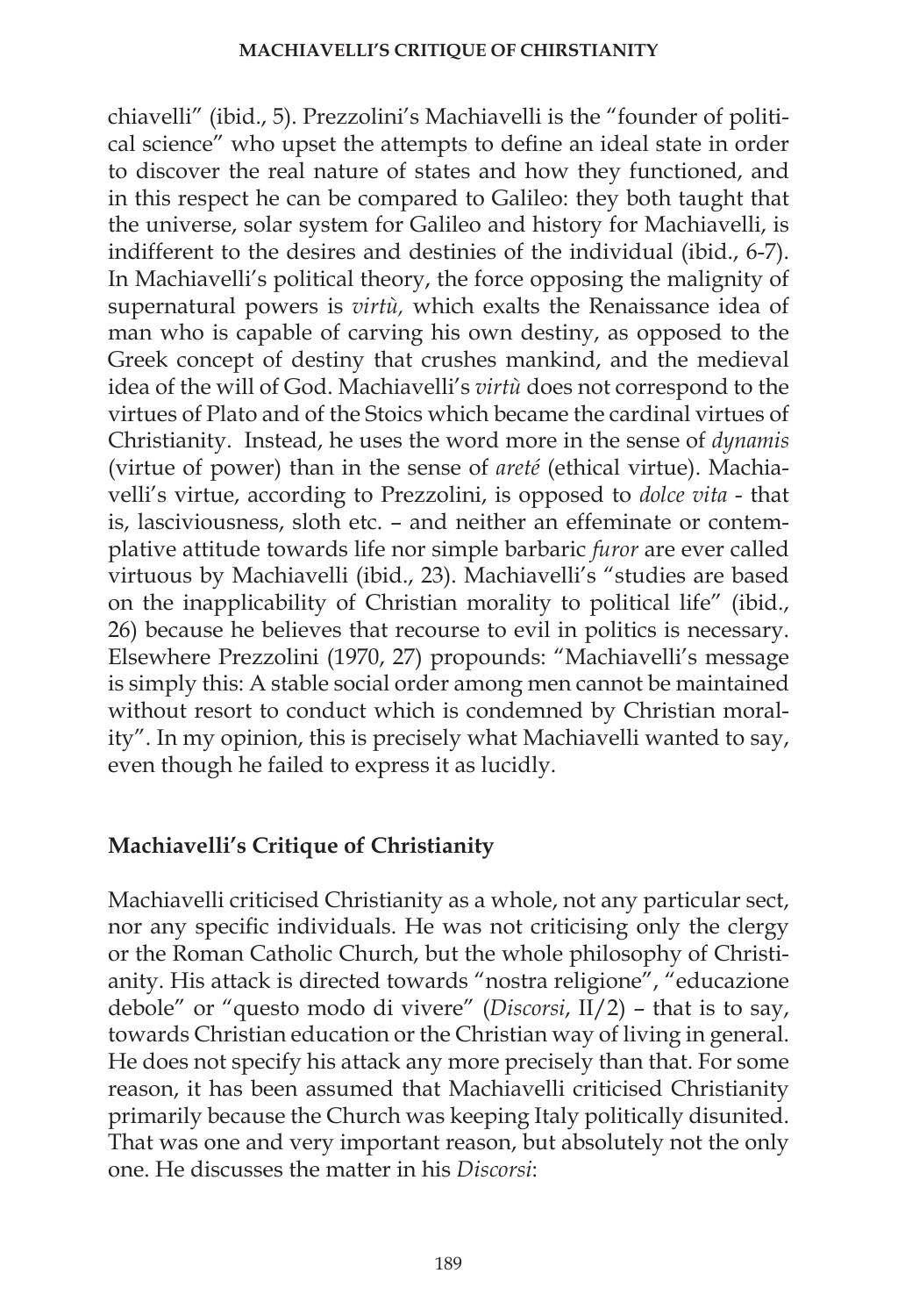Abbiamo, adunque, con la Chiesa e con i preti noi Italiani questo primo obligo, di essere diventati sanza religione e cattivi: ma ne abbiamo ancora uno maggiore, il quale è la seconda cagione della rovina nostra. Questo è che la Chiesa ha tenuto e tiene questa provincia divisa. E veramente, alcuna provincia non fu mai unita o felice, se la non viene tutta alla ubbidienza d'una republica o d' uno principe, come è avvenuto alla Francia ed alla Spagna. E la cagione che la Italia non sia in quel medesimo termine, nè abbia anch'ella o una republica o uno principe che la governi, e solamente la Chiesa: perchè, avendovi quella abitato e tenuto imperio temporale, non è stata sì potente né di tanta virtù l'abbia potuto occupare la tirannide d'Italia e farsene principe; e non è stata, dall'altra parte, sì debole, che, per paura di non perdere il dominio delle sue cose temporali, la non abbia potuto convocare uno potente che la difenda contro a quello che in Italia fusse diventato troppo potente (*Discorsi*, I/12).

Clearly, then, according to Machiavelli, Italy does not enjoy the same happiness of being united like France and Spain because of the Church. She has been too weak to grasp the sole authority in Italy, but also powerful enough to keep anyone else from gaining that position. Machiavelli is actually, ironically, proposing that anyone who wishes to test the ruinous effects the Church has, would have to be so powerful that he could send the Roman court to Switzerland.5 After a "short time the evil habits of that court would do more to break down law and order in that region than any other event which at any time could occur there" (ibid.). In his *Istorie fiorentine* (I/5), Machiavelli continues his attack on the same grounds. After the division of the Roman Empire, Italy was in the hands of the barbarians. The provinces suffered because they had to change everything, from their names to their religion:

Ma, intra tante variazioni, non fu di minore momento il variare della religione, perchè, combattendo la consuetudine della antica fede con i miracoli della nuova, si generavono tumulti e discordie gravissime intra gli uomini; e se pure la cristiana religione fusse stata unita, ne sarebbe sequiti minori disoridini; ma, combattendo la chiesa greca, la romana e la ravennate insieme, e di più le sette eretiche con le cattoliche, in molti modi contristavano il mondo (*Istorie fiorentine*, I/5).

According to Machiavelli, most damaging has been the change in religion, because Christianity has created tumults in the world by combating old religion with new miracles. These tumults might have been rarer if Christianity itself would not have been disunited and divided into the Greek, Catholic and Ravenna Churches and numer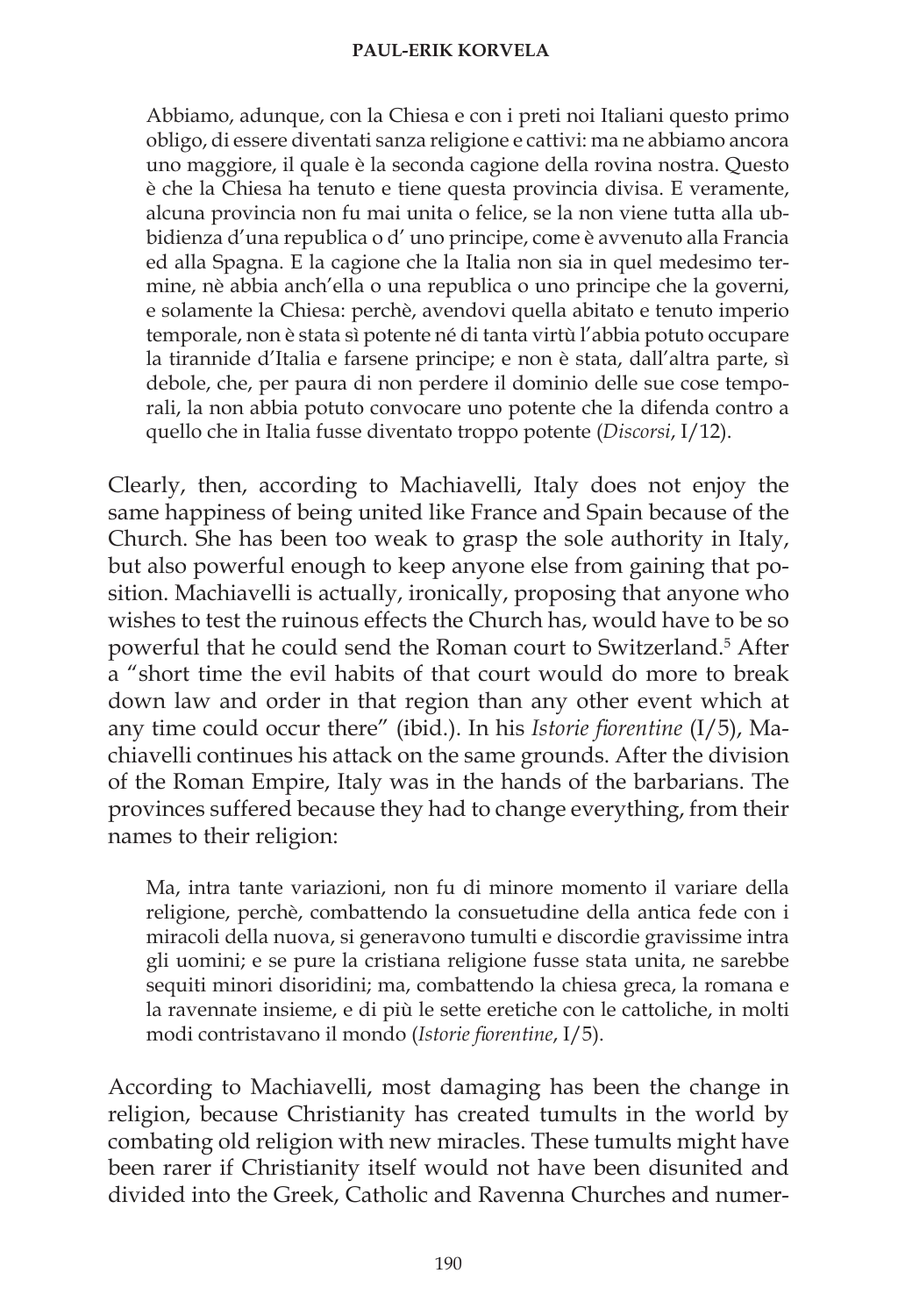ous heretical sects. Unlike Dante who opposed the Roman pontiffs on moral and evangelical grounds, Machiavelli opposed them because they had made Italians unbelievers and therefore incapable of forming a state. He reproved them because their temporal power interfered with the establishment of the national state (Prezzolini 1967, 33). Dante's main point, the fact that this temporal power is contrary to the spirit of Christ, is secondary or even irrelevant for Machiavelli.

We must also note how unenthusiastic Machiavelli was to engage in theological debates. When he speaks of the Council of Florence (1439), he says: "In those times, there were differences between the Roman and the Greek churches, so that in divine worship they did not agree in every respect" (*Istorie fiorentine*, V/16). It is probably impossible to put it more laconically. When he continues his account of the Council, where temporary agreement between the East and the West was reached, he says that the "Greeks were hard pressed by the Turks and judged that they could not by themselves make a defence, in order that with more assurance they could ask aid from the others, they decided to yield" and attended the Council. As the result of "many long debates", the Greeks yielded and made an agreement with the Roman Church (ibid.). Thus, Machiavelli detects the political interests behind the theological union which was more apparent than real,<sup>6</sup> and evades the doctrinal disputes involved. Similarly, Machiavelli never made a single reference in any of his writings to Luther and the Reformation. It was only his younger contemporary, Francesco Guicciardini, who in his maxims said: "the position I have enjoyed with several popes has forced me to love their greatness for my own self-interest. If it weren't for this consideration, I would have loved Martin Luther as much as I love myself – not to be released from the laws taught by the Christian religion as it is normally interpreted and understood, but to see this band of ruffians reduced within their correct bounds, that is, living without vices or without authority" (Guicciardini 1994, 171).

It has also been argued that Machiavelli's primary target was the clergy. Criticism of the clergy is one of the distinctive features of the whole literature of the Renaissance and Machiavelli surely made his contribution to the genre. Boccaccio's *Decamerone*, to take one example, contains an ardent criticism of the clergymen who are depicted as hypocrites and seekers of personal gain.7 Machiavelli knew his Boccaccio and he actually refers to him when he discusses the selection of a new Lenten preacher for Florence: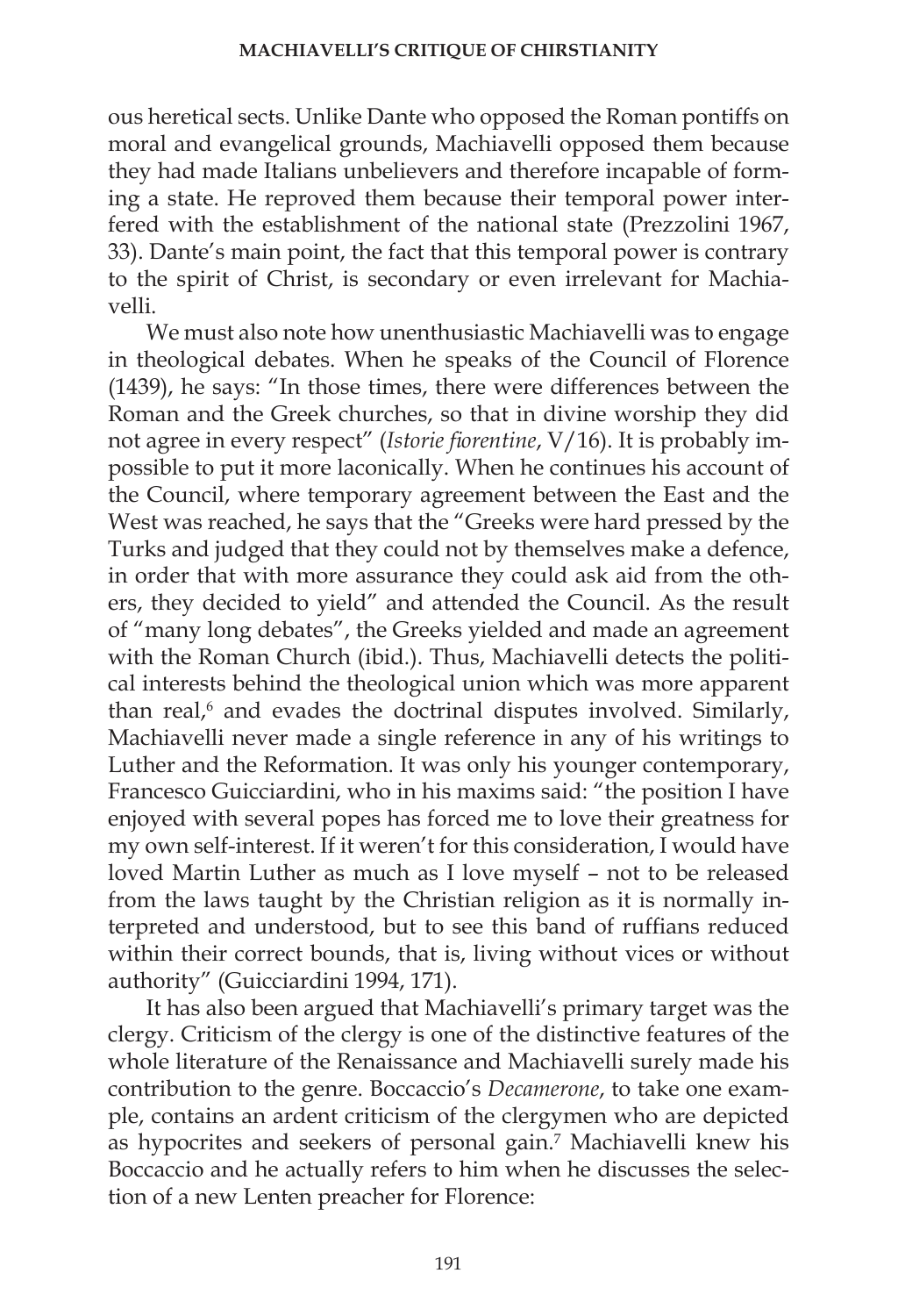### **PAUL-ERIK KORVELA**

Vero è che io so che io sono contrario, come in molte altre cose, all'oppinione di quelli cittadini: eglino vorrieno un predicatore che insegnasse loro la via del Paradiso, et io vorrei trovarne uno che insegnassi loro la via di andare a casa il diavolo; vorrebbono appresso che fosse huomo prudente, intero, reale, et ion e vorrei trovare uno più pazzo che il Ponzo, più versuto che fra Girolamo, più ippocrito che frate Alberto, perché mi parrebbe una bella cosa, et degna della bontà di questi tempi, che tutto quello che noi habbiamo sperimentato in molti frati, si esperimentasse in uno (Letter to Guicciardini, 17.5.1521)

Machiavelli was probably smiling ironically in the spring of 1521 when he was sent by the Eight of the Pratica (the council in charge of Florence's foreign affairs) to a monastery in Carpi to attend a general meeting of the Franciscans to negotiate about matters concerning their monasteries on Florentine territory. In Carpi, there was a letter waiting for him. The Florentine Wool Guild entrusted him with an even more bizarre task: he was asked to persuade one friar called Rovaio to preach in the Duomo during the next Lent. This is strange, since Machiavelli was not very religious and in his plays he mocked friars in true Renaissance fashion. In his letter to Vettori, he tells us that he does not listen to sermons.<sup>8</sup> Yet the Guild asked him to choose a preacher. It is no wonder that he first admits being contrary to the opinion of others in this matter: the people would like a preacher that would show them the road to Paradise, and he would like a preacher that would show the people the road to Hell in order to avoid it. The people would like the preacher to be a prudent and true man, but Machiavelli says he would like to find a man crazier than Ponzo, craftier than Girolamo and more of a hypocrite than Frate Alberto. Domenico da Ponzo is a Florentine preacher, Girolamo means Savonarola, and Frate Alberto is a character in Boccaccio's *Decamerone* (4/2).

According to Timothy Lukes (1984, 268), Machiavelli's most ardent criticism of the ecclesiastics of his time regards their blatant politicisation and the unavoidable loss of popular support, which such hypocrisy necessarily engenders. The Christian leaders, in order to maintain their religious legitimacy, are forced by the tenets of Christianity itself to remain aloof from political matters. Machiavelli's ancient heroes, on the other hand, had little cause to worry about such hypocrisy since their religion did not comprise any fundamental opposition between the earthly and heavenly cities. For religion to remain a useful political tool, its integrity should not be doubted. In the case of Christianity, with its disclaimer of earthly pursuits,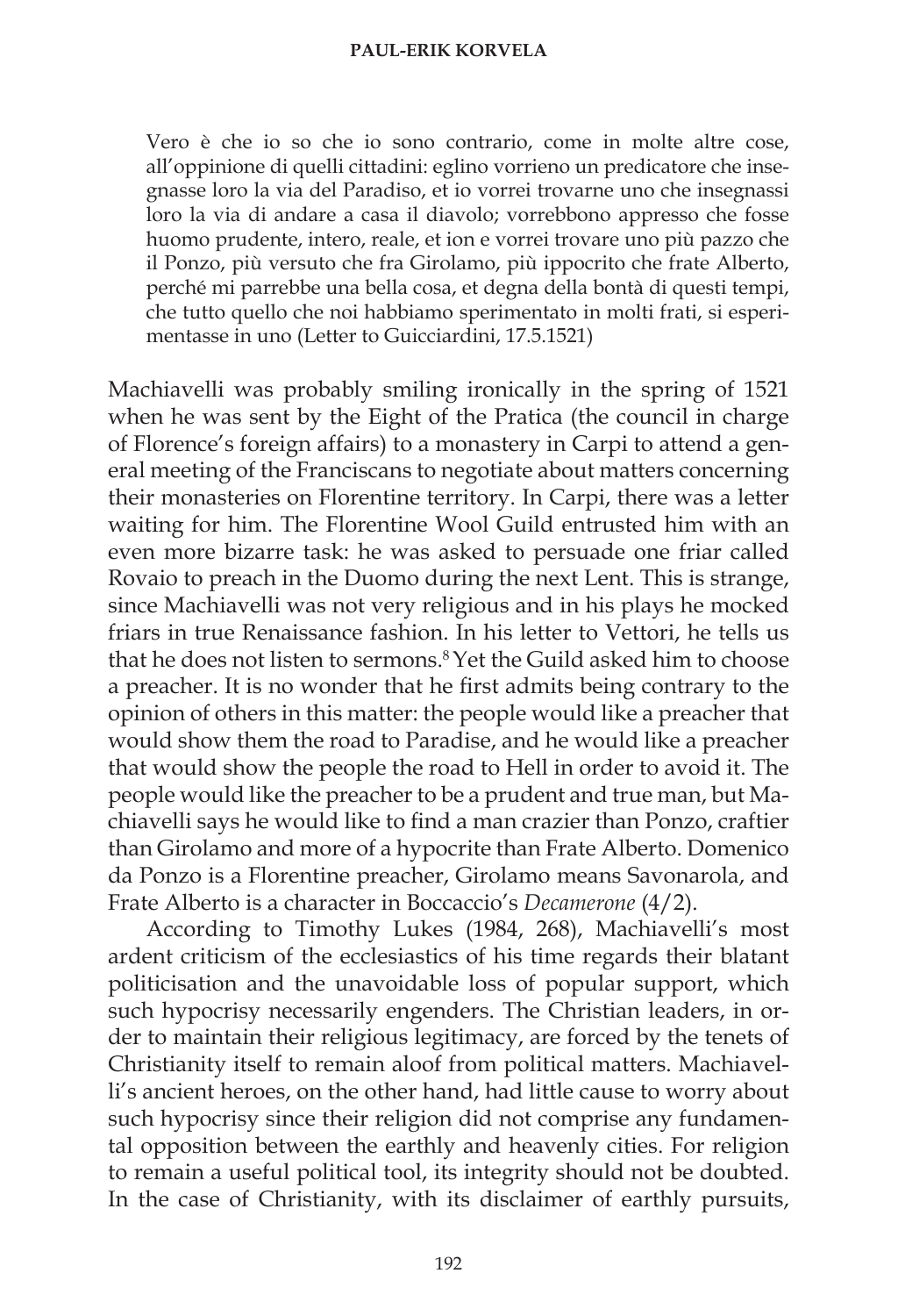an outward association with secular politics is intolerable. Thus it is inevitable that those responsible for the security of states that insist upon being regarded as Christians must be hypocrites (cf. Prezzolini 1970, 28). It is embedded in the nature of the stately matters that they cannot be run by true Christians. In politics, there is no viable alternative to hypocrisy, and to condemn hypocrisy would be to condemn politics altogether (cf. Grant 1997).

Machiavelli's 'realism', his famous *verità effettuale della cosa*, as opposed to fantasies and imaginations is put forth in the XV chapter of *Il Principe*:

Ma sendo l'intenzione mia stata scrivere cosa che sia utile a chi la intende, mi è parso più conveniente andare dreto alla verità effettuale della cosa che alla immaginazione di essa. E molti si sono immaginati republiche e principati che non si sono mai visti né conosciuti in vero essere. Perché gli è tanto discosto da come si vive a come si doverrebbe vivere, che colui che lascia quello che si fa, per quello che si doverrebbe fare, impara più presto la ruina che la preservazione sua: perché uno uomo che voglia fare in tutte le parte professione di buono, conviene che ruini in fra tanti che non sono buoni. (Il Principe, XV)

This passage has often been interpreted as a critique of idealistic political philosophies, such as Plato's *Republic*. Clearly, this is also a critique of the kingdom of God (since it, too, is imagined and does not exist in reality, and thus belongs to the category of "mai visti") and Christian morality in general. Loving one's neighbour brings ruin if the neighbours do not express similar love – and according to Machiavelli, this seems to be the case in the real world. The wise prince, in order to hold his position, must be capable of not being good when it is necessary (ibid.). In Machiavelli's view, Christian virtues may sometimes be useful, but more often in dealing with other people they are a hindrance. The reason for this, however, is not that the virtues in themselves are a hindrance. Instead, it is due to the crookedness of others that the cultivation of Christian virtues seldom brings renown. Whoever wishes to prevail against the bad intentions of others must be ready to outfox them beforehand.

Furthermore, Machiavelli advises the prince to *appear* religious. According to him, it is not necessary to actually have all the qualities that are considered good, but it is very necessary to appear to have them (*Il Principe*, XVIII). In order to keep his position, the prince is sometimes forced to act contrary to truth and religion. He should hold to what is right when he can, but it is essential that he know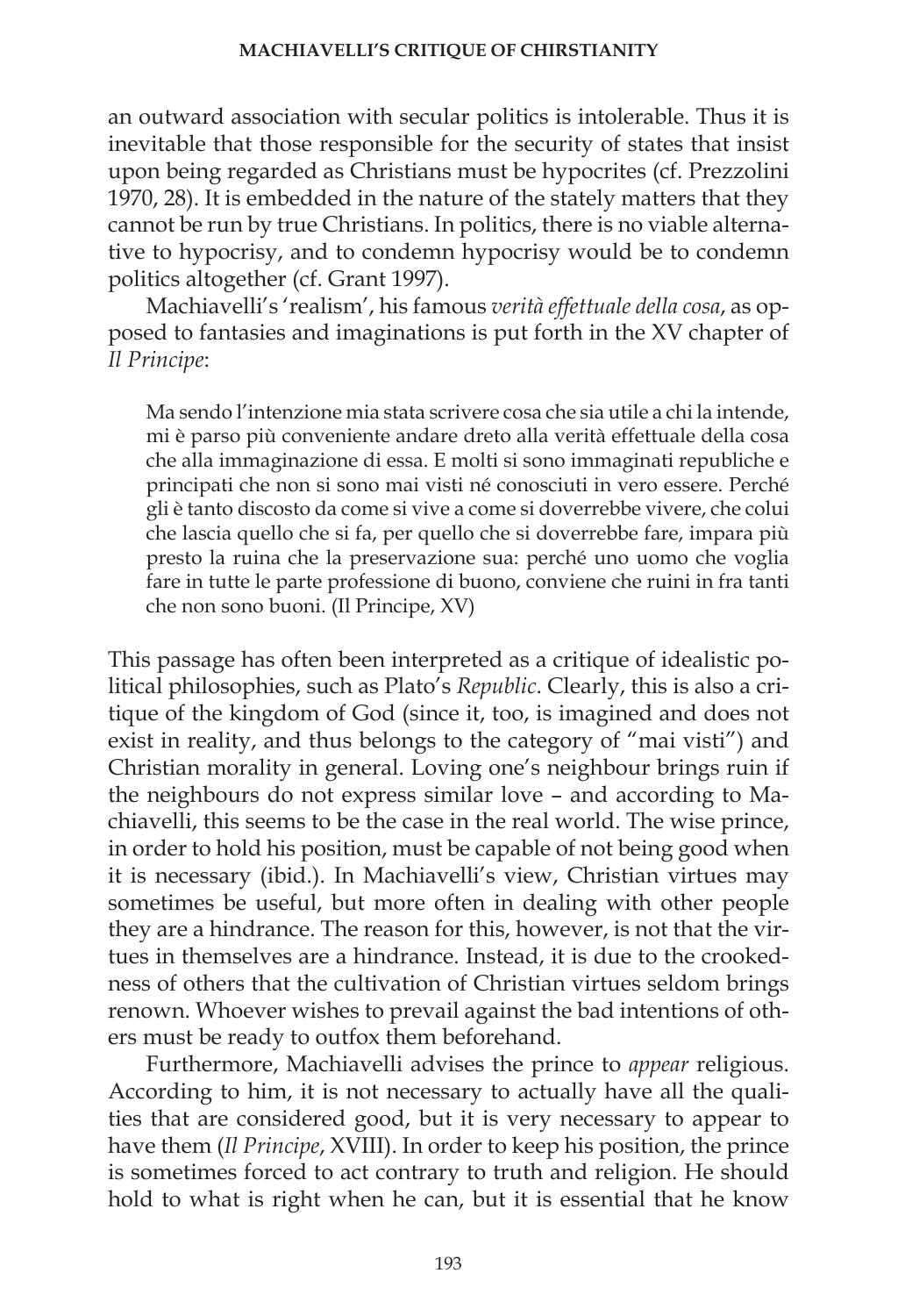"how to do wrong when he must" (ibid.). The value of appearances derives from the fact that the multitude judges with the eye, not with the hand. "Everybody sees what you appear to be; few perceive what you are" (ibid.). Those who can look from a closer distance or touch, see even the "devil with smaller horns and less black" (*Canti carnascialeschi*, De' romiti, lines 32-33). The epistemological point here is that those who can only see but cannot touch, are looking only at the results. Therefore, if a prince succeeds in holding his state, "his means are always judged honourable" (*Il Principe*, XVIII). The mob (meaning the fools, not the lower classes) judges by appearances, whereas wise men want to touch by their hands.<sup>9</sup>

In Machiavelli's examples, one contemporary ruler rises above others in his use of religion as a political tool. That ruler is Ferdinand of Aragon, king of Spain. However, Machiavelli's treatment of Ferdinand is ambiguous. From the many references to Ferdinand in Machiavelli's writings, we can infer that occasionally Machiavelli found his actions "all very great and some of them extraordinary" (*Il Principe*, XXI) and, on another occasion, he is "more crafty and fortunate than wise and prudent" (Letter to Vettori, 29.4.1513). In Machiavelli's view, Ferdinand initiated many campaigns but "saw the end of none of these; indeed, his end is not a particular gain or a particular victory but to give himself reputation among his people and to keep them uncertain among the great number of his affairs". He is, therefore, "animoso datore di principii", spirited maker of beginnings, "to which he later gives the particular end that is placed before him by chance and that necessity teaches him, and up to now he has not been able to complain of his luck or of his courage" (ibid.). What makes Ferdinand especially interesting is his use of religion as a cloak of his acquisitions. In *Il Principe* (XVIII) Machiavelli refers to him without actually mentioning his name:

Alcuno principe de' presenti tempi, il quale non è bene nominare, non predica mai altro che pace e fede, e dell'una e dell'altra è inimicissimo: e l'una e l'altra, quando e' l'avessi osservata, gli arebbe più volte tolto e la riputazione e lo stato.

Ferdinand preaches nothing but peace and faith, but is utterly opposed to both. If he hadn't been opposed to these, he would have lost his reputation and his state many times, says Machiavelli. Ferdinand was truly very crafty in using religion to assist his endeavours. To examine the sincerity of converts from Judaism (called *Marranos*)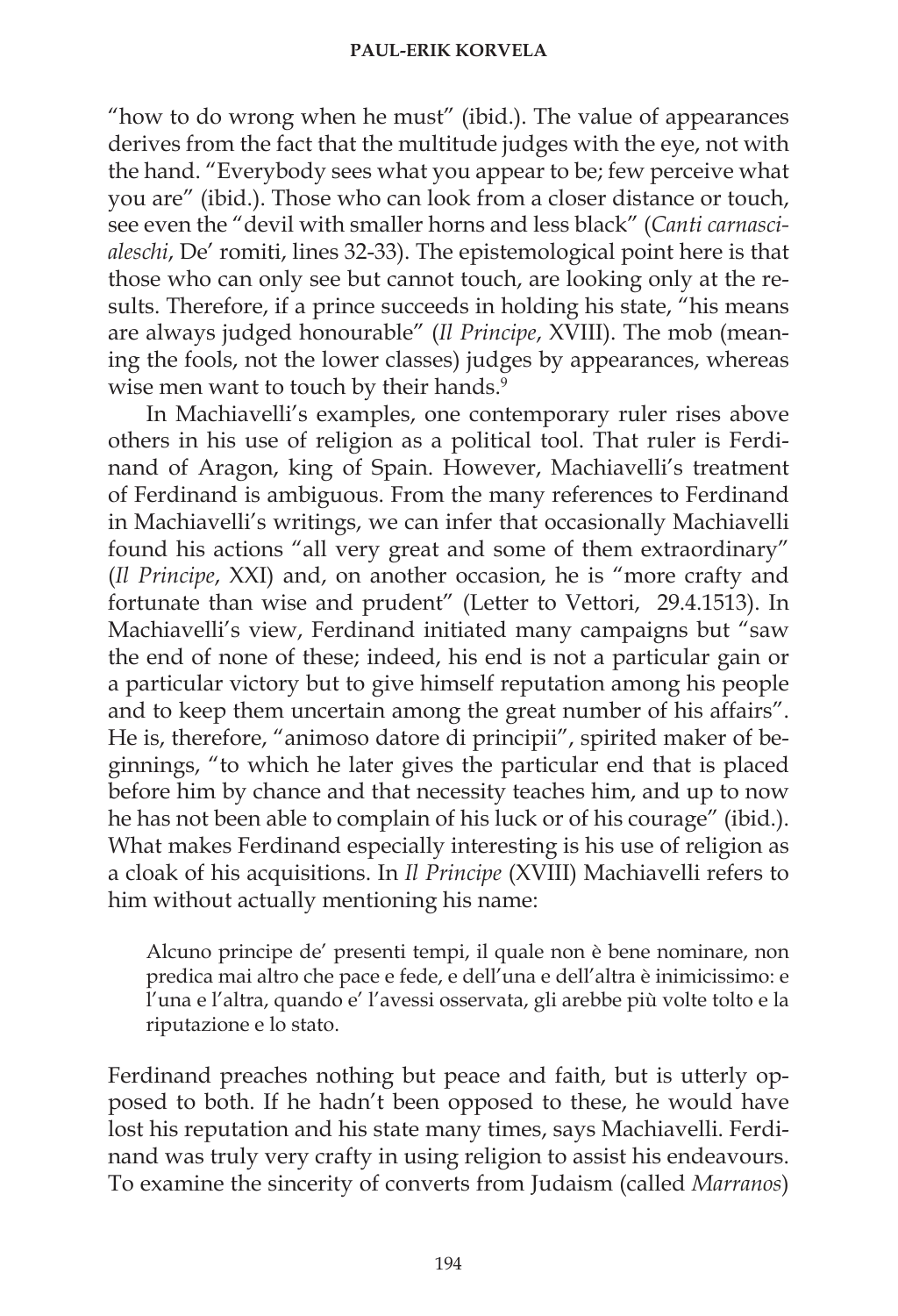and Mohammedanism (called *Moriscos*), Ferdinand and his wife, empowered by Sixtus IV, established the Spanish Inquisition in 1478. In 1492 he expelled the Moors from Spain and annexed Granada to his kingdom. Three months after the conquest, Ferdinand expelled the Jews from Spain and Sicily. These acts, however, were motivated less by religious concerns than economic and political ones. Ferdinand himself was probably not as intolerant as his clerical advisors, but what inspired him was the wealth of the Jews: the Marranos were often wealthy and occupied the highest levels of the Castilian and Aragonese nobility and of the clergy as well (Andrew 1990). The Inquisition was self-financing as the property of the victims went into its coffins, and Pope Sixtus IV had to acknowledge soon afterwards that it was not moved by zeal for faith but by lust for wealth, and that many people were imprisoned, tortured and condemned as heretics without any proof (ibid.). For some reason, Machiavelli does not accept these methods:

Oltre a questo, per potere intraprendere maggiore imprese, servendosi sempre della religione, si volse a una pietosa crudelta cacciando, e spogliando, del suo regno e' marrani: né può essere questo esemplo più miserabile né più raro. (*Il Principe*, XXI)

Ferdinand's hunt of the Marranos is depicted as "pious cruelty", of which there cannot be a more miserable or rare example. Why would Machiavelli consider this as a "miserable" example? In fact, early translators of Machiavelli translated the passage so that the example was "admirable" or "woonderful" and rare, not miserable (cf. Andrew 1990, 413), and some of the modern translations I have consulted say that the example was "admirable".<sup>10</sup> The passage would certainly make much more sense if the word in question would be "mirabile" instead of "miserabile". On the other hand, the chapter ends with a description of the wise prince's methods, and Machiavelli's wise prince encourages citizens to carry on their businesses, and governs so that a citizen "is not afraid to increase his possessions because of dread that they will be taken away". This is precisely what Ferdinand did for the Moors and the Marranos, and in this respect his pious cruelty could be considered miserable in Machiavelli's view. Perhaps Machiavelli does not appreciate Ferdinand because the king was motivated not by the common good but by his personal gain. It would seem plausible that Machiavelli opposes the crafty use of religion when it is done in order to gain wealth or other personal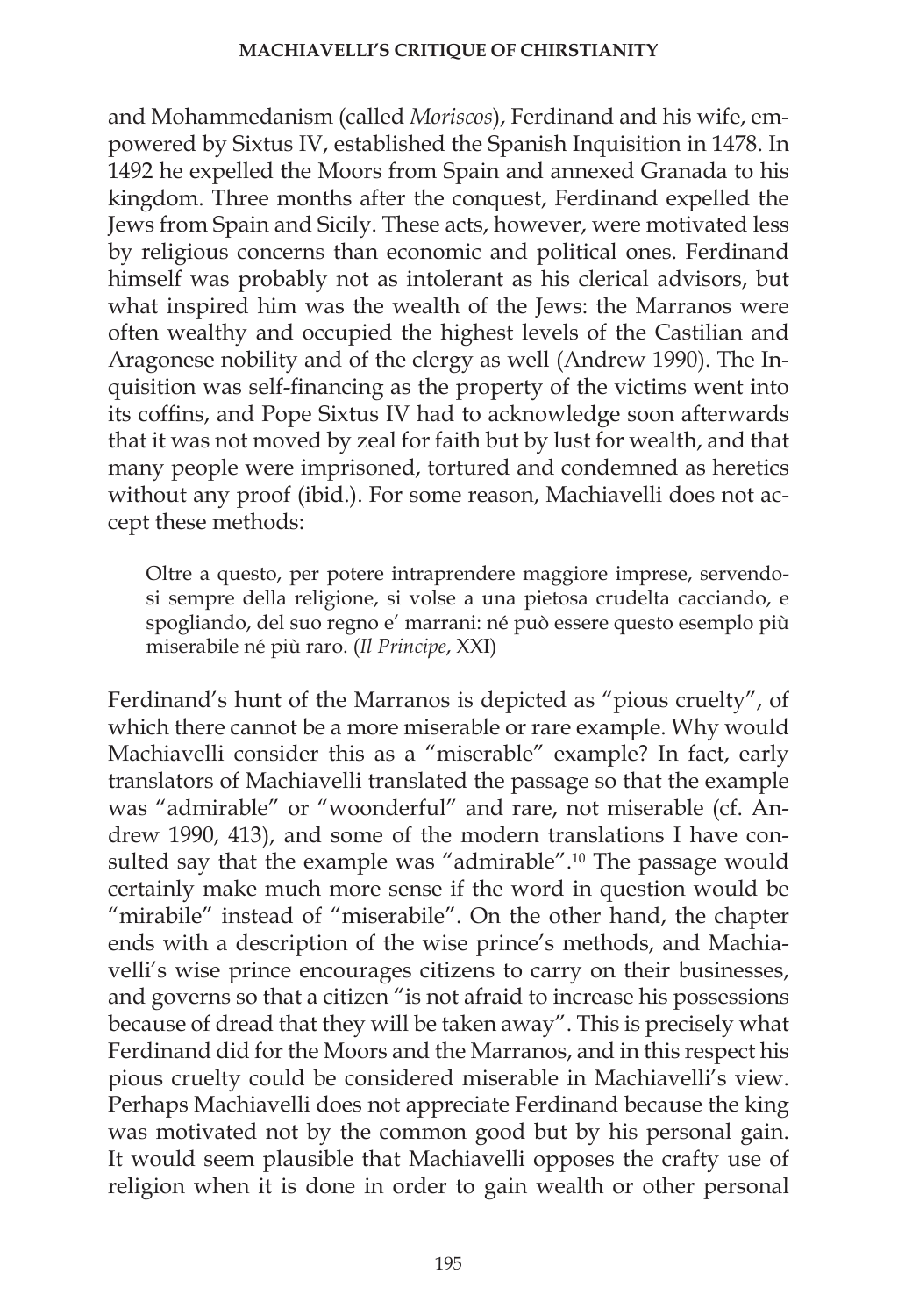advantages (which is what most of the priests did according to him and many other Renaissance writers), but not when it is done for the glory of the *patria*. After all, he says in the *Discorsi* (III/41) that "la patria è bene difesa in qualunque modo la si defende, o con ignominia o con gloria", i.e. that the fatherland is well defended in whatever way she is defended, whether with disgrace or with glory.

In Machiavelli's view the function of religion is primarily social unification of a people or a military unit (see e.g. *L' Asino d' Oro*, 5, lines 118-122; *Discorsi*, III/33; *Arte della guerra*, IV). Religion is useful to lawgivers, founders, and army generals, but also acts as a cloak for bad men (Letter to Guicciardini, 17.5.1521) who can with the assistance of religion "deceive more easily" (*Istorie fiorentine*, III/5). Using ancient Rome as an example he describes the wise use of religion in government: "Thus he who examines Roman history well sees how helpful religion was in controlling the armies, in inspiring the people, in keeping men good, in making the wicked ashamed" (*Discorsi*, I/11). According to Machiavelli, it is irrelevant whether religion is true or not – as long as the leaders keep it up: "It is the duty, then, of the rulers of a republic or of a kingdom to preserve the foundations of the religion they hold. If they do this, it will be an easy thing for them to keep their state religious, and consequently good and united. Also whatever comes up in favour of religion, even if they think it false, they are to accept and magnify" (*Discorsi*, I/12). His recommendation for the political use of religion goes even further. He instructs the leaders to interpret religion according to circumstances, i.e. for their own benefit (cf. e.g. *Discorsi*, I/14&15; Najemy 1999). In a similar fashion, he tells how the ancient generals interpreted the bad signs of the augurs as well as using accidents to their own advantage: "Caesar, falling in Africa as he left his ship, said: 'Africa, I seize you'" (*Arte della Guerra*, VI). Because soldiers were superstitious, the falling of their leader might have been interpreted as a bad omen, which, in turn, might have decreased the morale. Thus, it was necessary for Caesar to act as if he fell on his knees deliberately. According to Machiavelli, religion should not be disparaged even if false, since the "truth" of a religion has no viable connection with its power, with its effect on men. He never speaks of true and false prophets, only of the armed and the unarmed, the successful and the unsuccessful.

For Machiavelli, religion could also instil love of liberty in a people. Where the fear of God is missing, he argued, it is sometimes possible to replace it with the fear of a prince (*Discorsi*, I/11; Strauss 1986, 226), but in republics, fear of God is indispensable. Nevertheless, it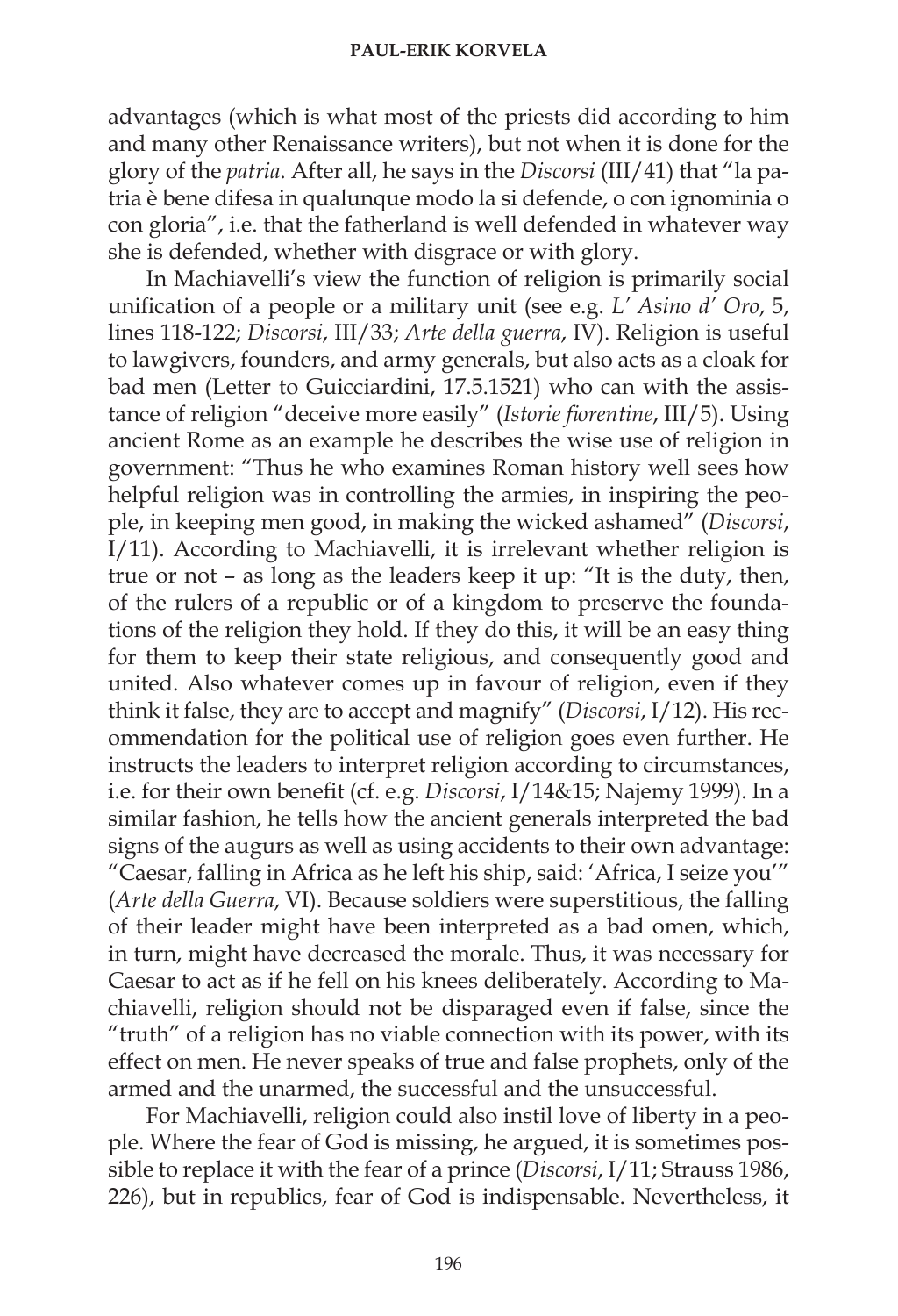does not follow that religion alone could suffice: "there should be no one with so small a brain that he will believe, if his house is falling, that God will save it without any other prop, because he will die beneath that ruin" (*L' Asino d'Oro*, ch. 5, lines 124-127). For Machiavelli religion demanded scrupulous attention, but its importance was due to the effect it has on men, not to its metaphysical or extra-political "truths".

This is the right use of religion in Machiavelli's view, but the rulers, or the Holy See, were not using religion as wisely. In contrast to ancient religion, Christianity favours contemplation, withdrawal, humility, and other such apolitical virtues. Christian doctrine exhorts people to live this life as if it were only a preparation for the next one, meaning eternal life after death (John 12:25). In his *Discorsi* Machiavelli writes:

Pensando dunque donde possa nascere, che, in quegli tempi antichi, i popoli fossero più amatori della libertà che in questi; credo nasca da quella medesima cagione che fa ora gli uomini manco forti: la quale credo sia la diversità della educazione nostra dall'antica, fondata nella diversità della religione nostra dall'antica. Perché, avendoci la nostra religione mostro la verità e la vera via, ci fa stimare meno l'onore del mondo: onde i Gentili, stimandolo assai, ed avendo posto in quello il sommo bene, erano nelle azioni loro più feroci. (*Discorsi*, II/2)

Machiavelli blames Christianity, or its false interpretations, for glorification of contemplative life instead of the active one. This glorification of cloistered metaphysicians instead of virtuous political leaders has some severe implications concerning the republican ideal:

Questo modo di vivere, adunque, pare che abbi renduto il mondo debole, e datolo in preda agli uomini scelerati; i quali sicuramente lo possono maneggiare, veggendo come l'università degli uomini, per andarne in Paradiso, pensa più a sopportare le sue battiture che a vendicarle. E benché paia che si sia effeminato il mondo, e disarmato il Cielo, nasce più sanza dubbio dalla viltà degli uomini, che hanno interpretato la nostra religione secondo l'ozio, e non secondo la virtù. (*Discorsi*, II/2)

Because men are more interested in going to Paradise than avenging their injuries, the world has grown effeminate and "Heaven has laid aside her arms". This, in turn, is the fault of those who have interpreted Christianity according to sloth and not according to *virtù*.

What, then, would be Christianity interpreted correctly, *secondo la virtù*? As Counter-Reformation and anti-Machiavellism gathered im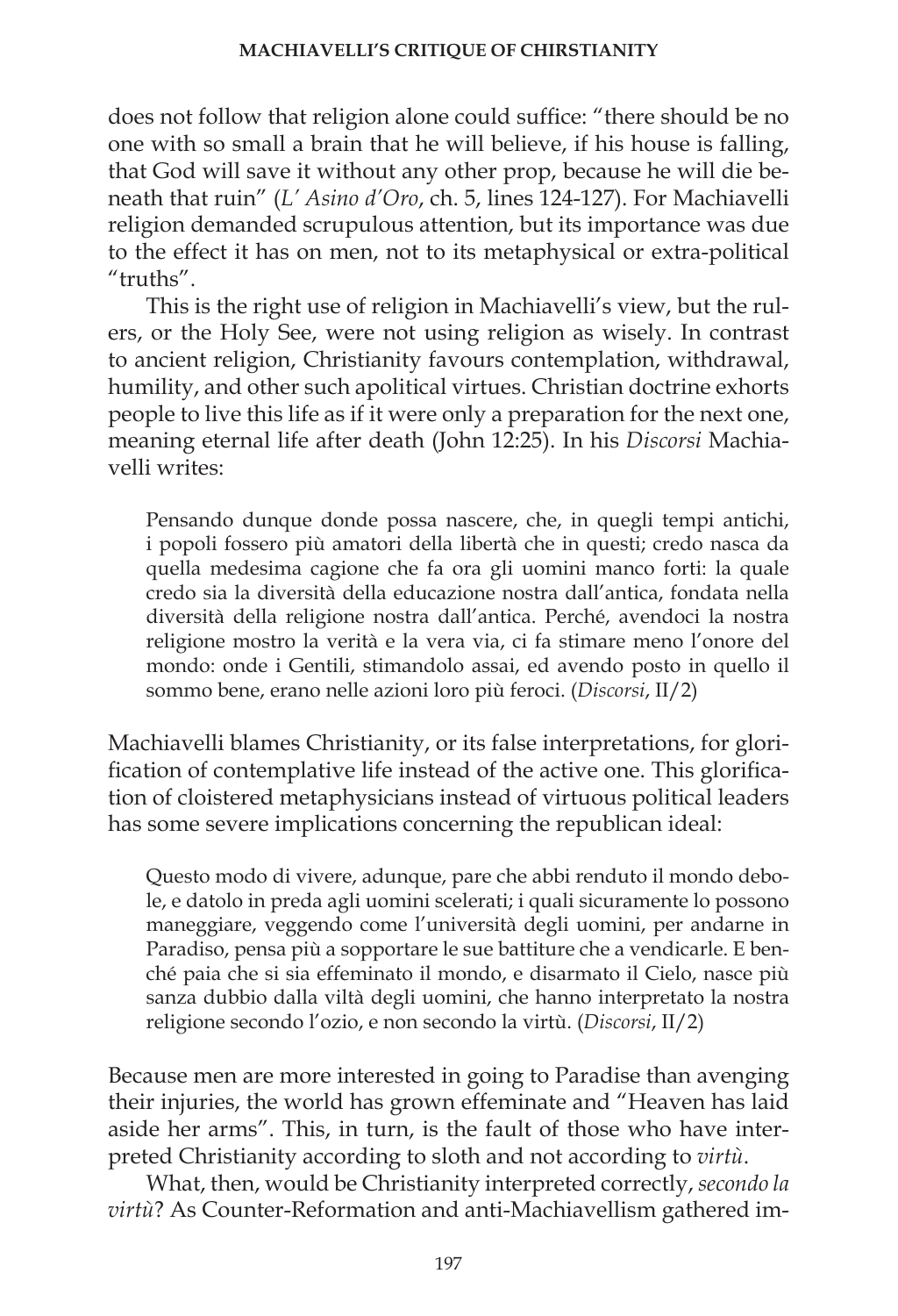petus, various adversaries of Machiavelli took some effort in proving that Christianity can indeed be interpreted also vigorously and that it is not incompatible with military valour. Some of them pointed to Charlemagne and his empire, or to Emperor Constantine. If we think about the political history of Christendom, we surely can find at least one example when the whole *Respublica cristiana* has been united in doing something vigorous – namely the Crusades. Is Machiavelli's ideal Christianity to be found in the religious fervour of the Crusaders? If we look at his comments on the Crusades, this seems to be the case. One of his carnival songs (*Degli spiriti beati*) discusses the issue directly and exhorts Christians to forget their internal contests and to gather forces against "Il signor di Turchia". In *Istorie fiorentine* (I/17), he gives a general account of the Crusades, concluding that "many kings and many states joined in contributing money for it, and many individuals without pay served as soldiers – so powerful then in the minds of men was religion, when they were moved by the examples of her leaders". Boniface VIII's proclamation of a Crusade against the Colonna family, according to Machiavelli, injured the Church because that weapon, after it was turned through the Pope's personal ambition against Christians, began to stop cutting (*Istorie fiorentine*, I/25).11 Religion used effectively is one that moves men, one that makes them act and wage war on infidels. Religion well-used and the fear of divine punishments made "every sort of undertaking easy for the ancient generals, and always will make them so, where religion is feared and observed" (*Arte della Guerra*, IV). It is easy to make men believe in victory if leaders pretend that God has promised them one. "In the time of our fathers", writes Machiavelli, "Charles VII, King of France, in the war that he made against the English, said that he took counsel with a girl sent by God, who was called everywhere the Maid of France; and this was the cause of his victory" (ibid.). This is Christianity *secondo la virtù*. In Joan of Arc and the Crusades, Machiavelli finds an armed prophet and Christianity used effectively. Whatever the truth-value of Joan's visions, she nevertheless inspired others to act according to *virtù*.

Dante and Machiavelli, two great Florentines, both feel strange approval towards Averroist doctrines. In the *Commedia,* Dante places Averroes in Limbo (*Inf*., canto IV) and Sieger of Brabant in Paradise (Par., canto X) even though both were clearly condemned by the Church. Besides, since Dante puts his eulogy to Sieger in the mouth of his main enemy (i.e. Aquinas) one can infer that Dante was intentionally being polemic with the Church and ironic in regard to the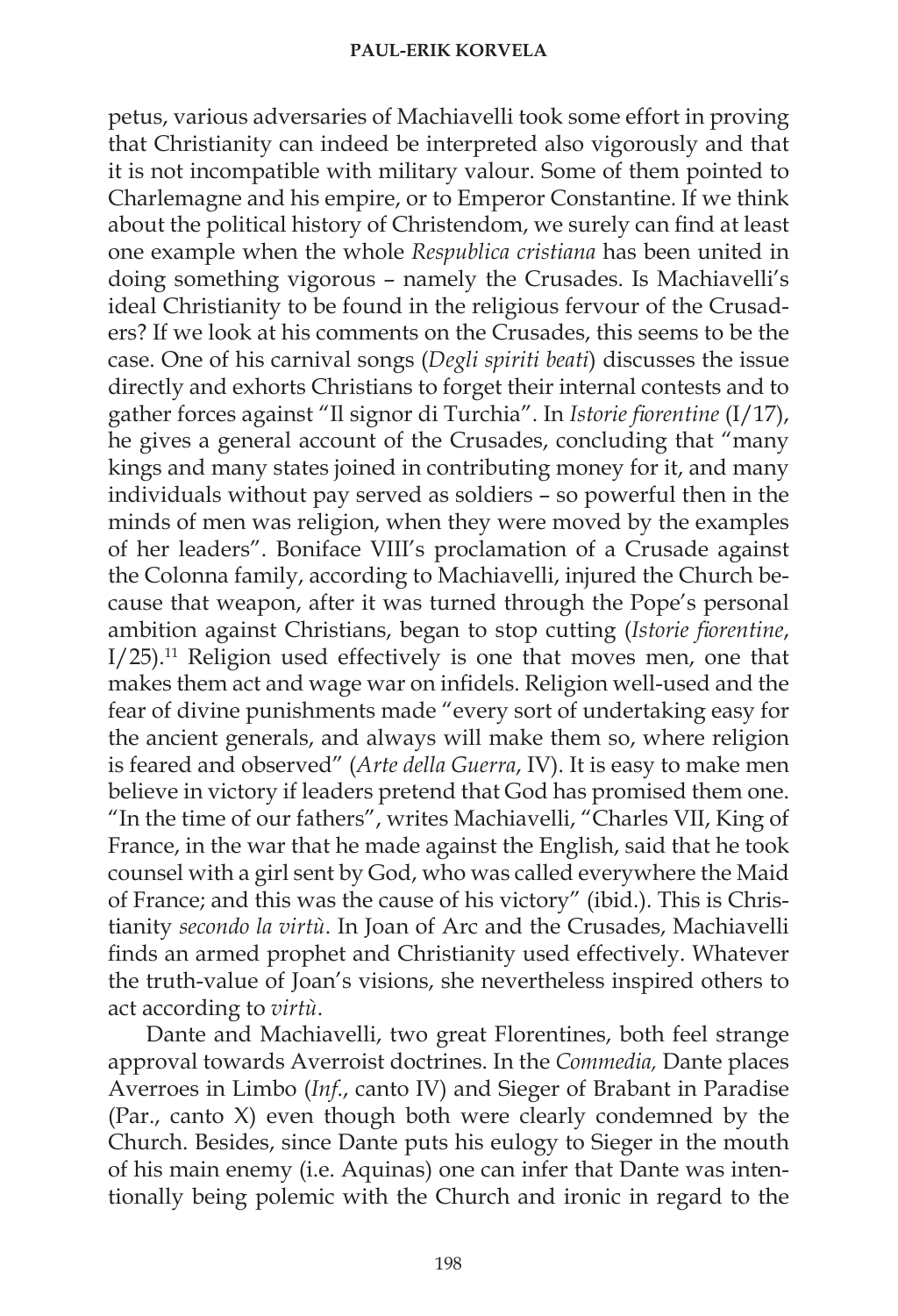Dominican intellectual tradition (Forte 2000, 17).<sup>12</sup> Machiavelli, on the other hand, made a curious leap into philosophy in the middle of *Discorsi*, when he suddenly seems to defend the eternity of the world and the periodical alteration of religions:

A queqli filosofi che hanno voluto che il mondo sia stato eterno, credo che si potesse replicare che, se tanta antichità fusse vera, e' sarebbe ragionevole che ci fussi memoria di più che cinquemila anni; quando e' non si vedesse come queste memorie de' tempi per diverse cagioni si spengano: delle quali, parte vengono dagli uomini, parte al cielo. (*Discorsi*, II/5)

The passage begins with an attack on those philosophers who have held that the world is eternal. This means the Averroists, and behind them, Aristotle. To them Machiavelli poses an objection, but as Mansfield (1979, 203) notes, "as soon as it has left his mouth he calls it back with a counterobjection, which actually constitutes a reply to those who deny the world is eternal". He says that if the world would be eternal, there would be records dating back more than five thousand years, but immediately afterwards he repudiates this by saying that these records disappear at regular intervals partly because of men and partly because of heaven. The matter discussed here is of no little importance. Machiavelli's position undermines the creationist doctrine, as well as the pretended speciality of Christianity in contrast to other sects. Should the world be eternal, there would be no efficient cause of the world. In fact, the Averroists claimed that God is not the efficient but the final cause of the world. Does Machiavelli sloppily repudiate the whole teaching of Christianity in one sentence, or is there something else to this passage? Forte thinks that he was also (or even primarily) exposing his assumptions that the arguments against the doctrine of the eternity of the world were not convincing. He might have been thinking of the objections to the eternity of the world put forth in Lucretius' *De rerum naturam*, St. Augustine's *De civitate Dei*, Petrarch's *De sui ipsius et multorum ignorantia*, or even Savonarola's *Triumphus crucis* (Forte 2000, 17). Yet, he might have just felt sympathy for the Averroists. The fundamental tenets of Averroism were as well known to intelligent men of Machiavelli's age as the fundamental tenets of Marxism are in the present age, as Strauss (1958, 202-203) has noted. For Machiavelli, all religions are of human, not heavenly, origin. He often uses the term 'sect' for religion, in which usage he treads the paths of the Averroists, who as philosophers refused to make any concessions to revealed religion (Strauss 1986, 226). Ma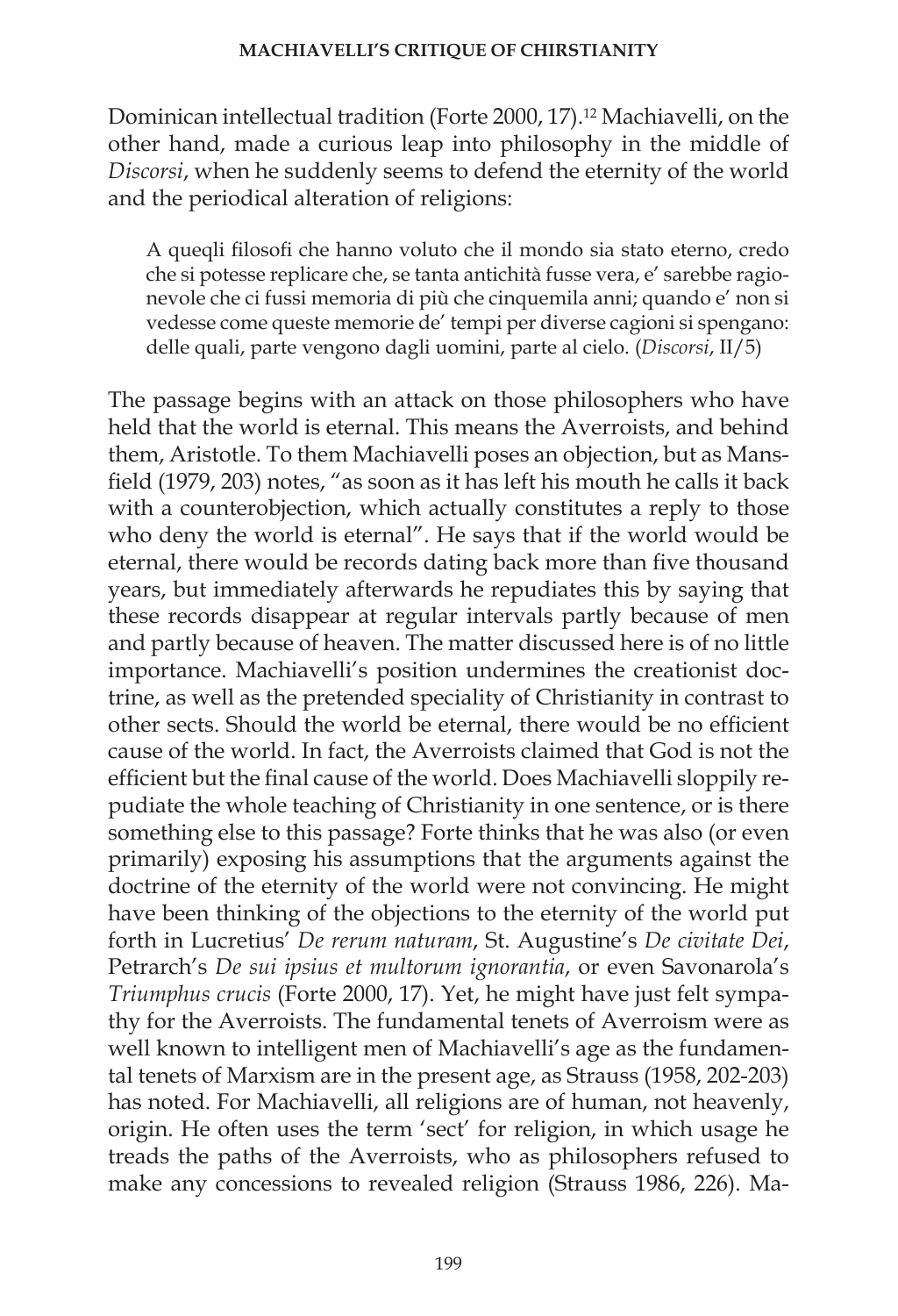chiavelli's passage continues with another very unorthodox theory regarding the alteration of religious sects:

Quelle che vengono dagli uomini sono le variazioni delle sètte e delle lingue. Perché, quando e' surge una setta nuova, cioè una religione nuova, il primo studio suo è, per darsi riputazione, estinguere la vecchia … È da credere, pertanto, che quello che ha voluto fare la setta Cristiana contro alla setta Gentile, la Gentile abbia fatto contro a quella che era innanzi a lei. E perché queste sètte in cinque o in seimila anni variano due o tre volte, si perde la memoria delle cose fatte innanzi a quel tempo. (Discorsi, II/5)

According to him, new religions try to extinguish the memory of the old, as Christianity has done to Paganism and Paganism probably did to the ones preceding it. We have lost records of those older alterations because these sects have changed two or three times in 5000 or 6000 years. Every sect, then, has the life-span of between 1666 and 3000 years. Thus, Machiavelli believed that Christianity could come to an end about 150 years after he wrote these sentences, as Strauss (1986, 226) has noted.<sup>13</sup> We know that he was not alone in anticipating the fall of Christianity. Machiavelli's argument is based on astrological assumptions shared by many contemporaries. The air of Florence of his time was heavy with apocalyptic visions, and the coming of the counter-Christian religion was anticipated, as well as the coming scourge and reform of Christianity itself. The fall of Christianity was predicted to happen at least in 1444 (Haabraz) and 1460 (Abu Ma'shar), and even Gemistos Plethon<sup>14</sup> was reported to have said that Christianity would soon be replaced by a new astral religion not very different from paganism (Parel 1992, 50). The growing influence of the Turks who conquered Constantinopole in 1453 was also undoubtedly acting as a catalysing factor in this respect. Fear of the Turks' invasion into Italy is a recurrent theme in Machiavelli's writings, and we can be sure that he was not ignorant of the sayings of the astrologers, for he speaks of the anticipated devastation in his carnival songs (*Canti carnascialeschi,* De' romiti). In *Discorsi* (I/12) he is even more explicit on the matter, concluding that: "he who considers its [i.e. Christianity's] foundations and sees how different its present habit is from them, will conclude that near at hand, beyond doubt, is its fall or its punishment".

The age-old method of reforming the church has been to found new orders or reconstruct the old ones. Machiavelli speaks of these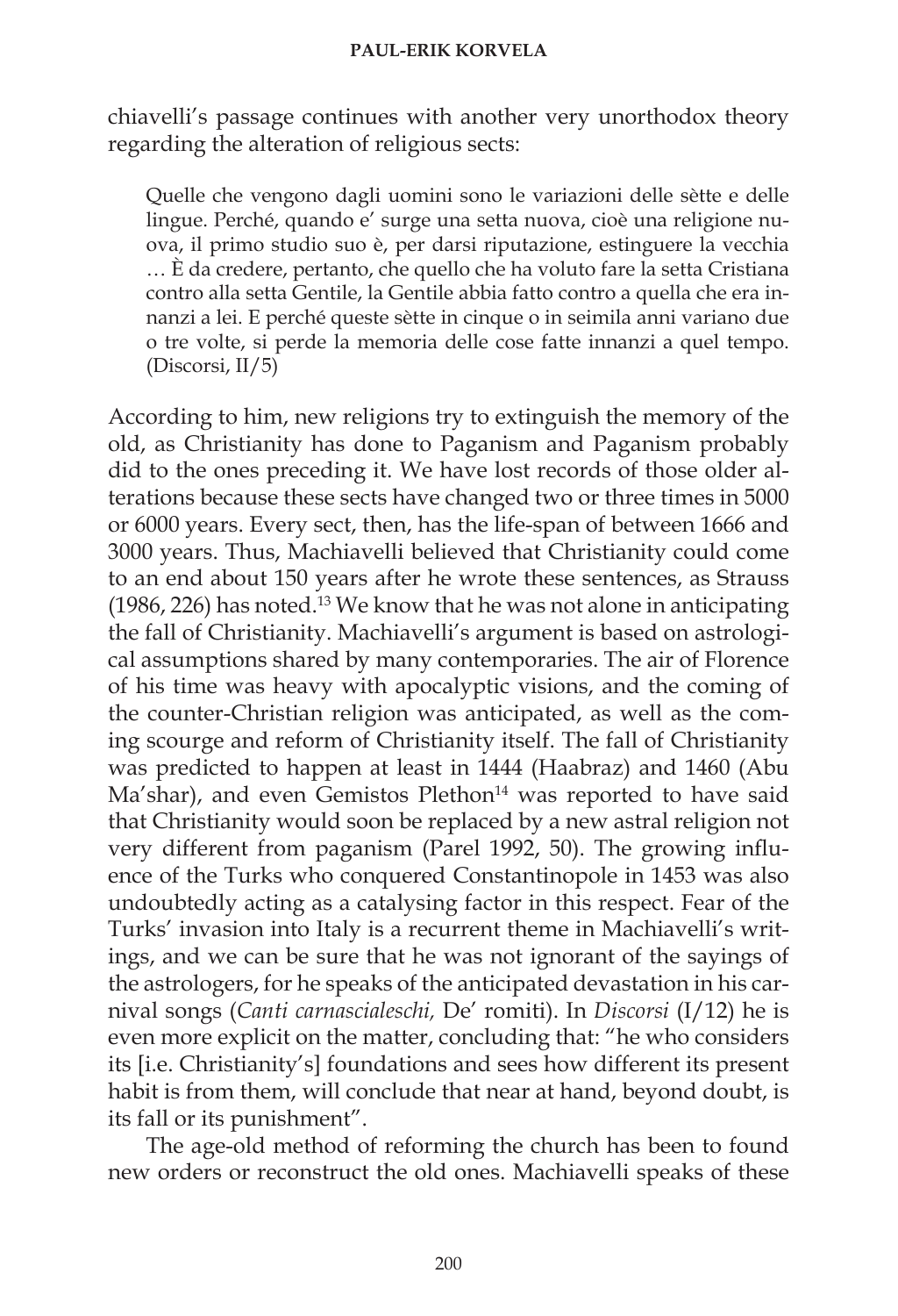reforms in *Discorsi* and concludes that it is necessary to bring religions and republics occasionally back towards their beginnings:

Ma quanto alle sètte, si vede ancora queste rinnovazioni essere necessarie, per lo esemplo della nostra religione; la quale, se non fossi stata ritirata verso il suo principio da Santo Francesco e da Santo Domenico, sarebbe al tutto spenta. Perché questi, con la povertà e con lo esemplo della vita di Cristo, la ridussono nella mente degli uomini, che già vi era spenta (*Discorsi*, III/1).

Machiavelli admires Saints Francis and Dominic because they lived in poverty through the example of Christ. The immanent critique is directed towards those prelates that have forgotten the teachings of Christ and wallow in the wealth they have earned through hypocritical behaviour. Without the example of these men, the improbity of the prelates and the heads of the Christian religion would have ruined it (ibid.). Machiavelli's sympathy for these mendicant orders may perhaps be understood as a part of his crusade against the ruinous effects of wealth and luxury. He may also have been thinking of the eulogy to Saint Francis and Saint Dominic and their poverty in Dante's *Commedia* (*Pur.*, cantos XI-XII). In his *Esortazione alla Penitenza*, Machiavelli again refers to the simplicity of Saint Francis and Saint Jerome.

# **Penitence, War and Soul**

Machiavelli's *Esortazione alla penitenza* is a difficult text for those who think that he was a pagan or an atheist. The text has convinced many scholars to think that he was a devout Catholic in private life. For Roberto Ridolfi (1963, 253), "the sad and pious phrases" of the text form the "climax" of Machiavelli's Christian thought. According to Rebhorn, along with Machiavelli's pious phrases in private letters, it indicates a "general orthodoxy, if not a fervent faith" (Rebhorn 1988, 128). Others have interpreted Machiavelli's sermon as satirical. Pasquale Villari saw "veiled irony" in the text, while Benedetto Croce concluded that the whole sermon was "una scherzosa cicalata" (cf. Cutinelli-Rèndina 1998, 280). If we, however, think that Machiavelli's sermon is written without irony, we have to explain why he wrote all the other works that are less Christian. If he, in his older days, started to take Christian teaching seriously, why didn't he try to destroy his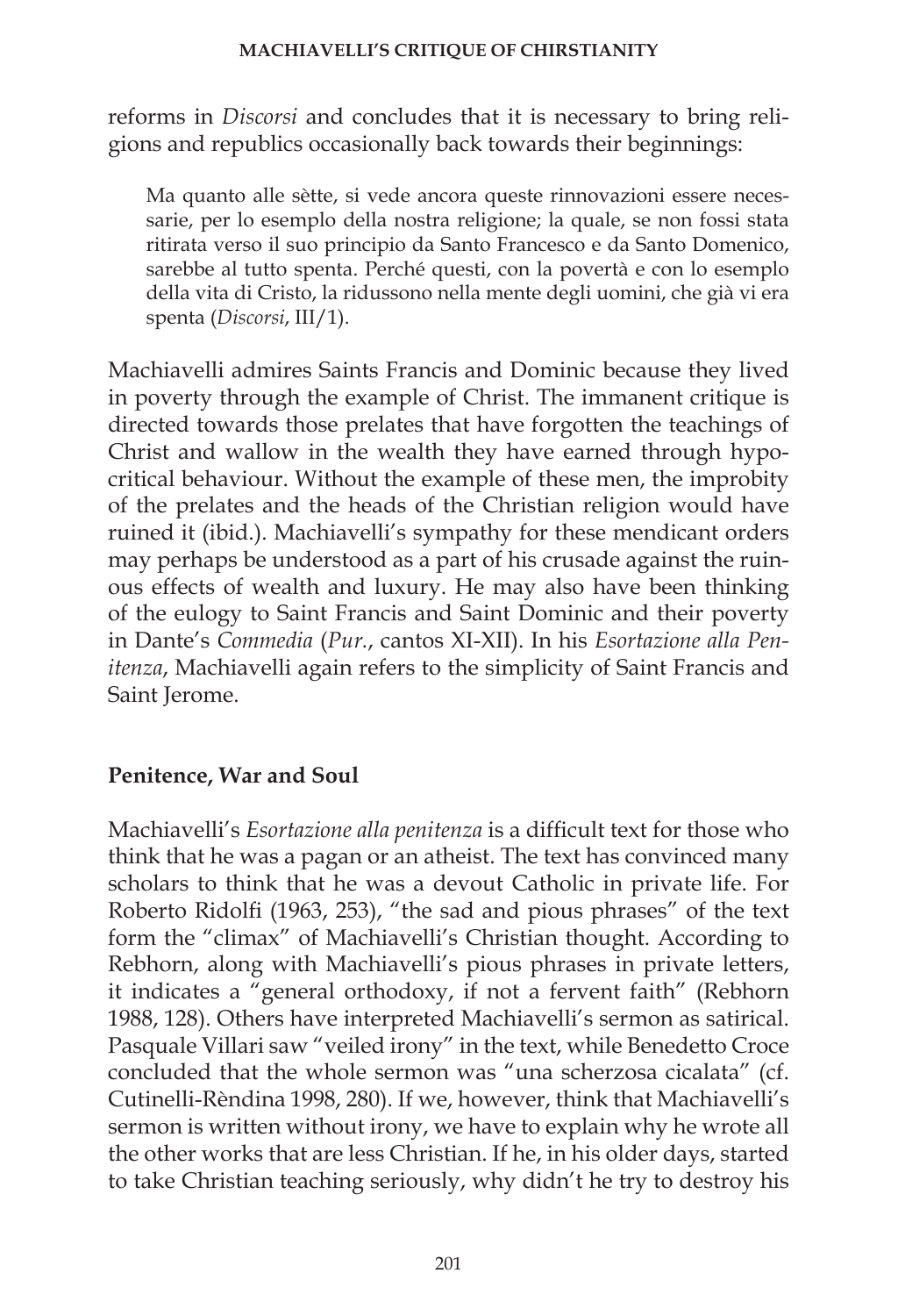previous anti-Christian writings? There is no evidence that he ever attempted any such action.

 The text, which is written in the form of a sermon, was probably written upon request and delivered in a meeting of a confraternity composed of lay members.15 This context alone could be an explanation for the Christian tone of the text. Machiavelli's exhortation singles out two grave sins: ingratitude to God and being unfriendly to one's neighbours. "Because into these two vices we often fall", writes Machiavelli, "God, the gracious creator has showed us the way for raising ourselves up, which is penitence". Since God forgave David his adultery and murder and Peter his offence of having denied him three times, "what sin will God not forgive you, my brothers, if you sincerely resort to penitence", Machiavelli asks his audience. This is the central message of the text: there are no sins that God will not forgive if you resort to repentance, since it is not sin but persistence in sin that makes God unforgiving. It is not possible to go into details here, but the text definitely does not resolve the case of Machiavelli's piety.16 While *Esortazione* is seemingly Christian, its message may very well be that one can easily sin since God forgives those sins if one repents. After all, one has to sin before one is able to repent.

For Machiavelli, religion is a *sine qua non* of a well-ordered community. Not just any religion, but a religion that is likewise wellordered and has no disclaimer of earthly pursuits like Christianity. Commenting on Machiavelli's analysis of Roman religion, J. Patrick Coby (1999, 66) tells us that for Machiavelli 1) religion is the glue of society and is important to national success, 2) religion is untrue but politically useful to the extent that the rulers feign belief and manipulate the rites, 3) the primary use of religion is the control of the plebeian population, and that 4) religion used militarily is helpful but of less certain value. Rome did benefit from religion not because it civilised men through the arts of peace, but because religion made Romans obedient to authority (ibid., 68).

Although Machiavelli claims that religion has often acted as a cloak for bad men who can in security control others with it, it is hard to believe Sullivan's (1996, 7) assertion that "Machiavelli opens up the possibility that the better alternative for a city would be to dispense with religious appeals altogether, thereby eliminating a powerful weapon of potential tyrants". According to Sullivan, in "Machiavelli's universe the political triumphs over the religious" and the "religious is not only pernicious, it is wholly superfluous" (ibid.). But from the fact that in his universe politics triumphs over religion it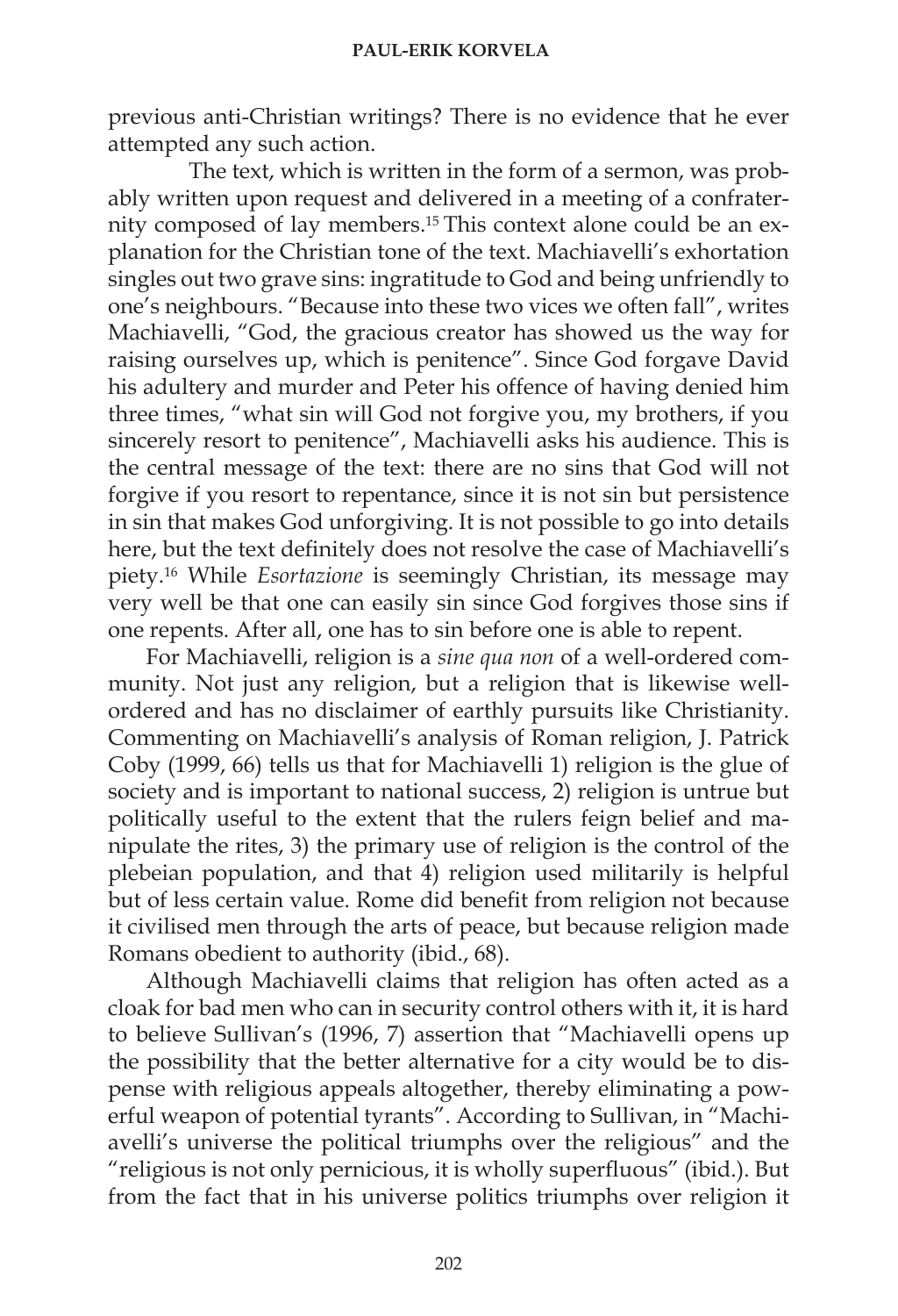does not follow that religion would be useless. It is precisely the very fact that politics triumphs over religion that makes religion useful.

In Machiavelli's view, Christianity, apart from being politically devastating, has also changed the way men behave in war. In the *Arte della Guerra*, Machiavelli argues that this comes about because the Christian way of living does not impose the same necessity for defending oneself as antiquity did:

…perché, allora, gli uomini vinti in guerra o s'ammazzavano o rimanevano in perpetuo schiavi, dove menavano la loro vita miseramente; le terre vinte o si desolavano o ne erano cacciati gli abitatori, tolti loro i beni, mandati dispersi per il mondo; tanto che i superati in guerra pativano ogni ultima miseria. Da questo timore spaventati, gli uomini tenevano gli esercizi militari vivi e onoravano chi era eccellente in quegli. Ma oggi questa paura in maggior parte è perduta; de' vinti, pochi se ne ammazza; niuno se ne tiene lungamento prigione, perché con facilità si liberano. Le città, ancora ch'elle si sieno mille volte ribellate, non si disfanno; lasciansi gli uomini ne' beni loro, in modo che il maggior male che si tema è una taglia; talmente che gli uomini non vogliono sottomettersi agli ordini militari e stentare tuttavia sotto quegli, per fuggire quegli pericoli de' quali temono poco. (*Arte della guerra*, II).

The charitable mechanisms of Christianity that celebrate cloistered metaphysicians more than active men are part of the same ethos that Machiavelli is criticising here. Even though, Machiavelli marvels, "civil laws are nothing else than opinions given by the ancient jurists, which, brought into order, teach our present jurists to judge" and "medicine too is nothing other than the experiments made by the ancient physicians, on which present physicians base their judgments", not a single prince or republic resorts to the example of the ancients in "setting up states, in maintaining governments, in ruling kingdoms, in organising armies and managing war, in executing laws among subjects, in expanding an empire" This, says Machiavelli, results from nothing else than the present religion and education, or "from the harm done to many Christian provinces and cities by a conceited laziness, as much as from not having a true understanding of books on history, so that as we read we do not draw from them that sense or taste that flavour which they really have". (*Discorsi*, preface).

"Above all", writes Machiavelli, "one should avoid any halfway measure" (*tutto la via del mezzo*) in treating conquered cities or prisoners of war (*Discorsi*, II/23). As concerns rebelling cities, "it is necessary either to wipe them out or to treat them with kindness".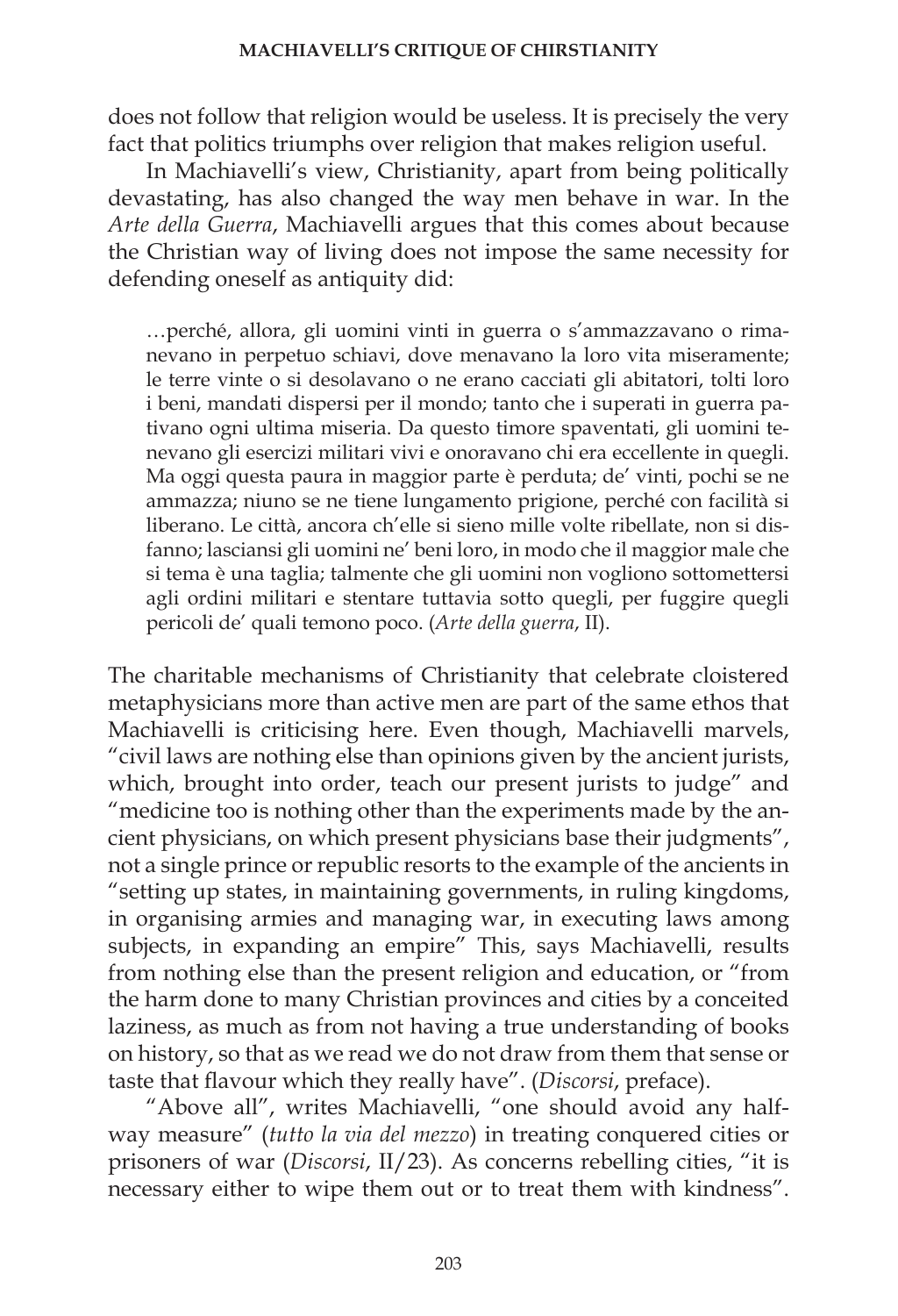Prisoners should be allowed to go away with honour or they should be killed. Adopting any other course is dangerous, because the conquered immediately think of revenge. Machiavelli's advice for consolidating a divided city is the killing of the leaders of the disorders (*Discorsi*, III/27). Such "decisive actions have in them something great and noble", but "men's feebleness in our day, caused by their feeble education (*debole educazione*) and their slight knowledge of affairs, makes them judge ancient punishments partly inhumane, partly impossible". Feeble education in Machiavelli's vocabulary is a synonym for Christian education. The original "debole educazione" refers specifically to "weak education" which he identifies with Christianity (e.g. in *Discorsi*, II/2).

Machiavelli's comments on warfare aim to establish that Christian ethics prohibits the use of effective means in war and thus brings ruin rather than victory. In his poem *Dell'Ambizione* (lines 166-168) he writes that San Marco, "to his cost, and perhaps in vain, discovers late that he needs to hold the sword and not the book in his hand". St. Mark is the patron saint of Venice and the lion, his symbol, is normally depicted holding a book in its hand. In times of war, however, the lion is depicted as holding a sword instead of the Bible. This change in imagery could characterise the need to abandon Christian ethics in times of war. In a letter from Verona (7.12.1509) he refers to the same change concluding that the Venetians have found out to their cost that, for holding states, studies and books are not enough. According to Machiavelli, Cosimo de Medici was accustomed to saying that "gli stati non si tenevono co' paternostri in mano", i.e. that states cannot be run with paternosters (*Istorie fiorentine*, VII/6). This and other sayings gave ammunition to Cosimo's enemies to enable them to say that he loved "più questo mondo che quell'altro" (ibid.). The fact that Christianity is not based on the best possible public ethics was undoubtedly known among rulers as well.

In his famous letter to Francesco Vettori (16.4.1527) Machiavelli writes: "I love my native city more than my soul". Another similar idea can be found in his *Arte della Guerra*. Praising Cosimo Rucellai, the opening words say: "I do not know what possession was so much his (not excepting, to go no further, his soul) that for his friends he would not willingly have spent it; I do not know of any undertaking that would have frightened him, if in it he had perceived the good of his native land" (*Arte della Guerra*, I). The third passage with a similar flavour is in his *Istorie fiorentine*, where Machiavelli praises the heroes of the so-called War of the Eight Saints (1376-1378). He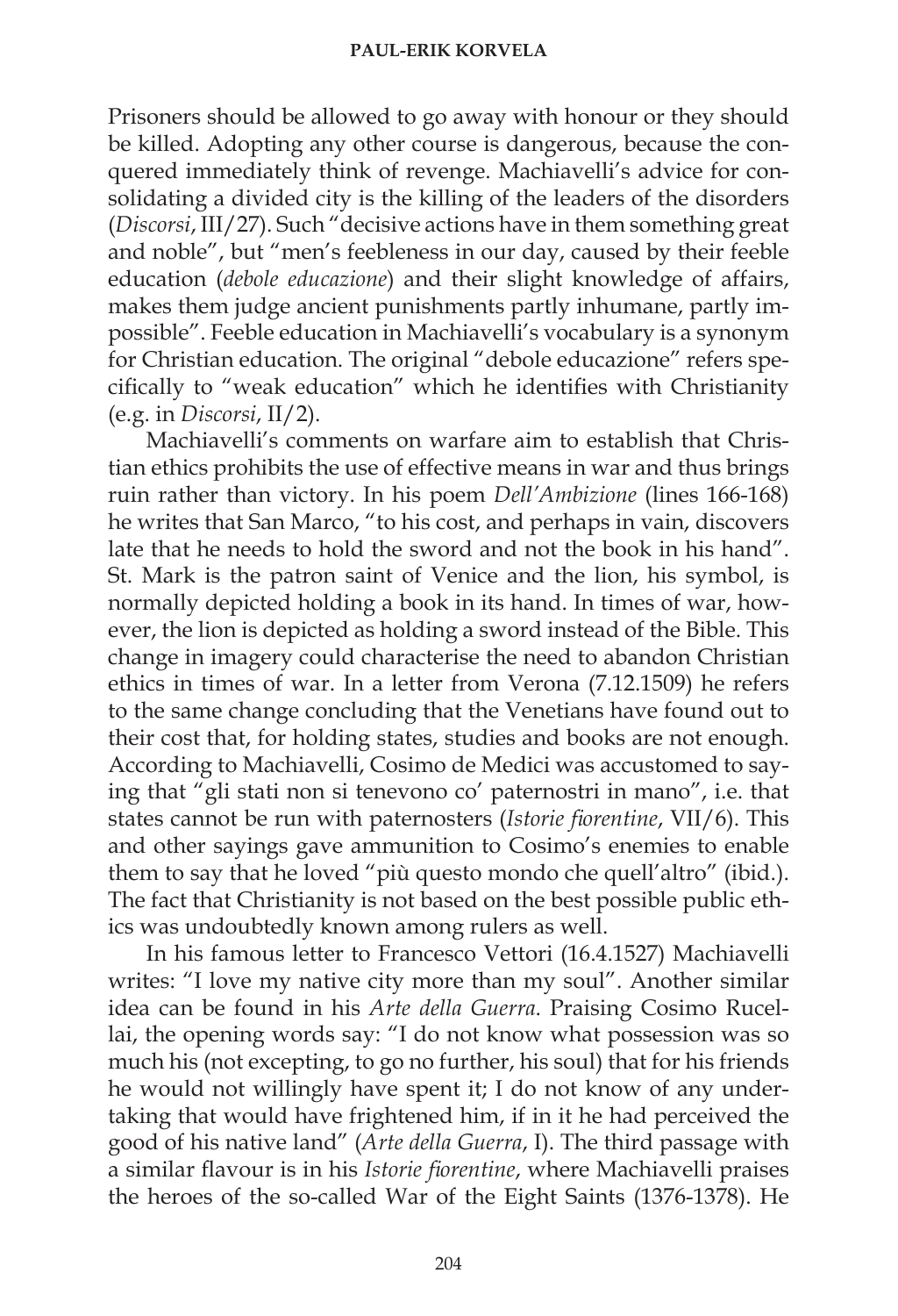writes: "So much higher did those citizens then value their city than their souls!" (*Istorie fiorentine*, III/7). There is a contradiction between the demands of Christianity and of politics, and consequently it is not possible to act politically and to be saved. It is of the highest importance to note that Machiavelli's adage of the incompatibility of Christian conviction and political action has its predecessor in the bishop of Hippo. His central message is almost identical to the one St. Augustine was purporting a thousand years earlier. According to Augustine, the foundation of politics is not justice but domination by force or the threat of its use. And here, in respect to the foundation of politics, Machiavelli agrees with Augustine,<sup>17</sup> but his solution is not resignation but *virtù*. For Augustine, Christians are to use (*uti*), not to love (*frui*, literally 'to enjoy'), the state on their pilgrimage towards salvation. The Christian does obey the state and its laws, not least because he would not set himself up against the inscrutable ways of God's working in history. Loving the temporal state, however, is another thing. This is where Machiavelli adopts another course. Some have claimed that Machiavelli aimed at some sort of reinterpretation of Christianity, but it is very hard to interpret Christianity so that it would exalt temporal states over the heavenly kingdom.

# **Concluding Postscript**

Markus Fischer (2000, 204-205) has suggested that the chasm Machiavelli believed he had discovered between the necessities of politics and traditional morality is more apparent than real. In fact, it could be claimed that political life has always digested all the elements of truth contained in Machiavelli, since many "Machiavellian" practices are in fact ethically grounded. Torturing terrorists who are known to have intentionally risked innocent lives by placing a bomb whose whereabouts they refuse to reveal can be ethical, since it aims to save a large number of innocent lives. Similarly it may be "right" to bribe already corrupt public officials if by doing so one can make justice prevail. However, according to Fischer, Machiavelli overestimated the effectiveness of unjust means, and since "attaining political goals without doing harm is often more difficult than resorting to straightforward violence and deception, the truly prudent man needs to be a good deal smarter than a Machiavellian prince".

Fischer may be right about the permanent Machiavellism of political life, but Machiavelli never claimed that all of this was his inven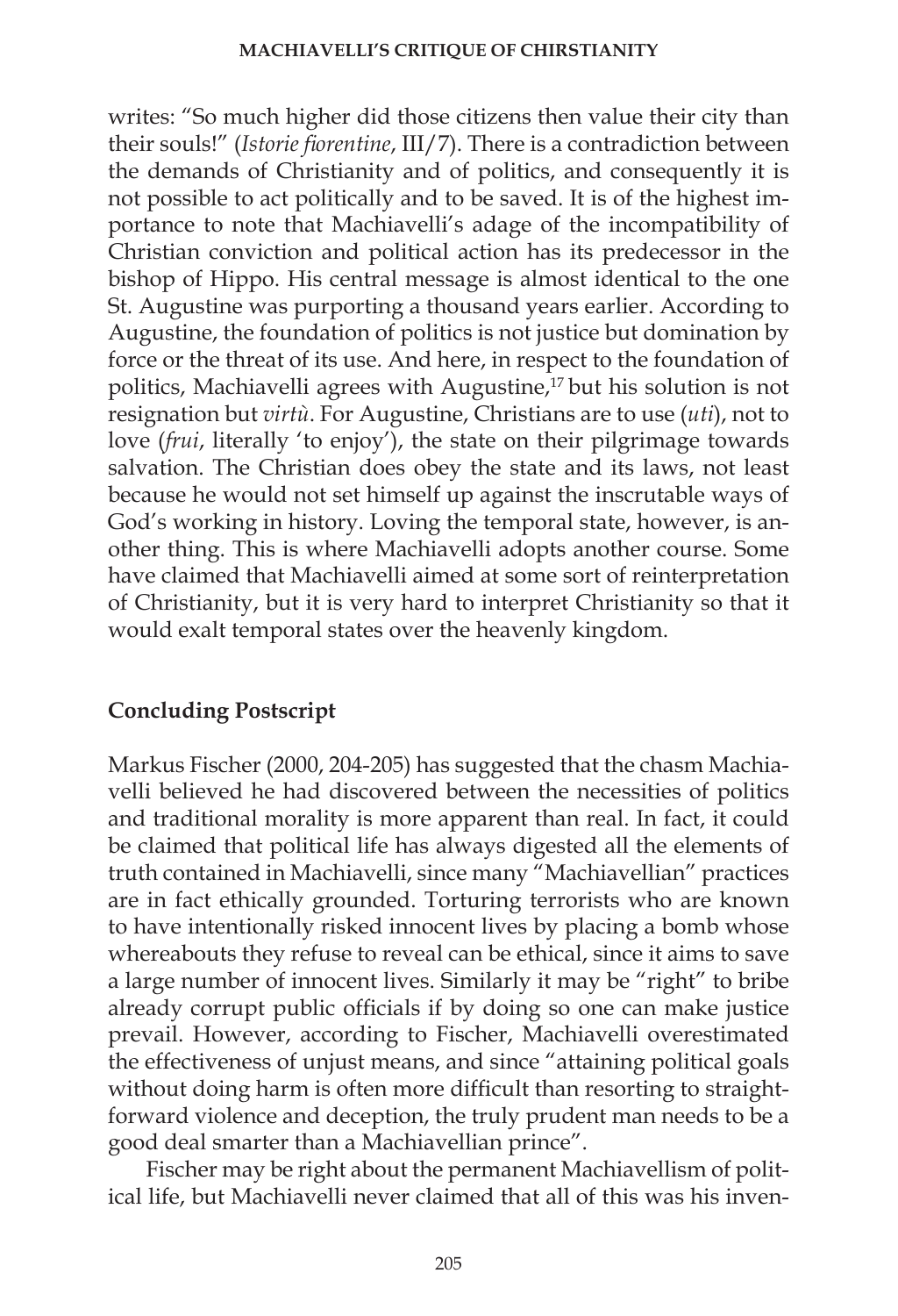tion. Political actors have always understood the harsh necessities of extreme situations, but Christianity has not. This is what Machiavelli was trying to say. Nor did Machiavelli ever claim that it would not be smarter to attain goals without resorting to "immoral" means. What he did claim was that one cannot always avoid the employment of such methods, and that such means are often more efficient and expedient. Machiavelli's ideal ruler aims not so much to maximise his power as to minimise his dependence. There should be no principle or character trait that constrains his ability to respond to his circumstances (cf. Grant 1997, 55). Religion, and especially Christianity, is certainly a hindrance in prince's quest for autonomy.

In a sense, Machiavelli occupies a position in the history of practical reason roughly analogous to that of Descartes in the realm of theoretical reason (cf. Garver 1987, 3). Descartes initiated a story of progress from ignorance to knowledge whose success and costs have only recently been questioned. Machiavelli initiated a similar process, but whereas Descartes liberated theoretical reason from the traditional restraints of custom and belief, Machiavelli's innovative treatment of prudence seemed to remove the restraints that tradition had placed on immoral, selfish and corrupt behaviour. Unlike the prudence of Aristotle, Machiavelli's practical reason does not entail intrinsic directedness towards virtuous ends. While the autonomy of theoretical reason at least initially seemed to be an advance from darkness to light, from doubt to certainty, the autonomy of practical reason has always been felt to be a mixed blessing. The Machiavellian practical reason is not guided by morality, or by the *recta ratio*, and as such it is more of an instrumental nature and capable of calculating on the brinks of appropriate behaviour. Machiavelli's prudence is also situational; what is reasonable and necessary in one situation is not so in another. Thus, for him, prudence oxymoronically consists in knowing when it is necessary to break even prudential rules. At the same time, he seems to reduce human freedom to the sheer anticipation of necessity. It is not hard to see why this has disquieted many moralists ever since.

Machiavelli's "new" practical reason changed also the role of rhetoric in political life. As Victoria Kahn (1994, 9) has argued, Machiavelli's rhetorical politics dramatised a tension between a technical and prudential conception of rhetoric that is at the heart of Renaissance humanist culture. Rhetoric in this period was conceived of either being an ethically and ideologically neutral technique of argumentation or as the embodiment of a faculty of practical rea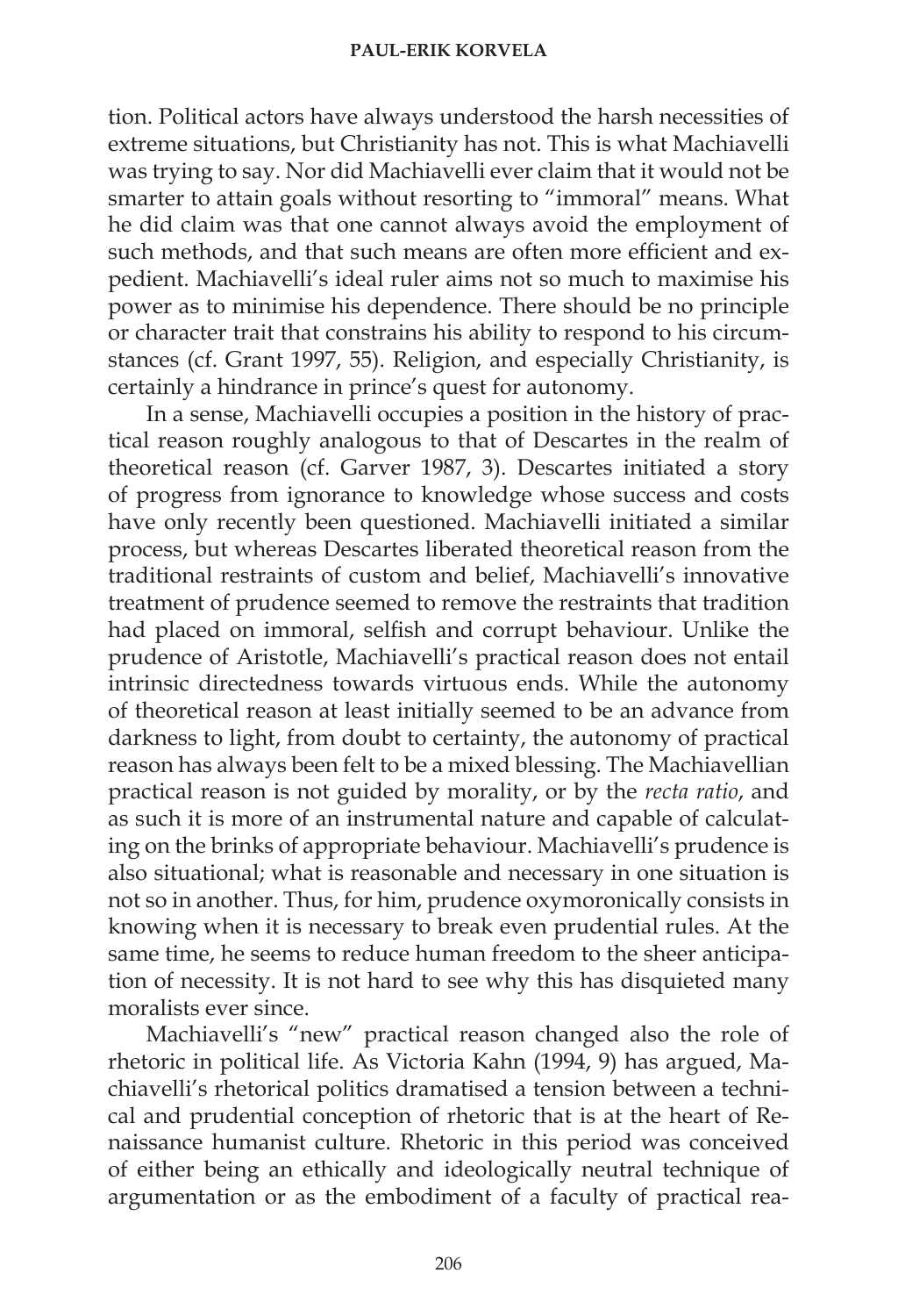soning or prudential deliberation that is tied to ethical norms. If the first conception of rhetoric as a neutral tool gave rise to considerable anxiety concerning the immoral ends to which rhetoric might be put, the second prudential conception offered the response that the good rhetorician is of necessity a good man. Though Renaissance humanists regularly acknowledged the possible abuse of rhetoric, they just as often attempted to define rhetoric in such a way that it would preclude such immorality. Machiavelli borrowed from the humanist notion of prudential rhetoric, even though he criticised such rhetoric for its subordination to ethics, that is, for not being practical enough. Focusing on practical reasoning and action that is not constrained by ethical norms, Machiavelli attempted to make rhetoric and prudential deliberation generate a new set of priorities in the domain of politics. Yet, in taking the generative possibilities of a practical conception of rhetoric more seriously than did the humanists themselves, Machiavelli paradoxically appeared to realise the humanists' worst fears about a technical or instrumental conception of rhetoric: its ethical indeterminacy, its concern with success, its use for the purpose of force and fraud, violence and misrepresentation (ibid.). According to Kahn, Machiavelli's Renaissance readers saw that his rhetorical politics engaged a constellation of topics that epitomised the tensions within humanist rhetoric: the relation of imitation to misrepresentation, persuasion to coercion, means to ends, intention to effect, demonic flexibility to allegorical stability, and virtue or *virtù*  to success. These topics amounted to a questioning of the Ciceronian ideal of harmony between the *honestum* and the *utile* - they registered a tension between these terms, and an anxiety that the good might be sacrificed to the expedient or that rhetoric might become an instrument of force and fraud.

Some of Machiavelli's near-contemporaries were perhaps aware that the art of the politician is not the most Christian of professions. Nevertheless, some of them, especially those under the influence of Renaissance neo-Platonism, responded to this problem very differently. Marsilio Ficino, the leading Platonist of the era, held according to Guicciardini's *Dialogo*, that "when cities are well instituted and are governed well, good men should as far as possible avoid getting involved in politics and public affairs" (Guicciardini 1994, 51). This Platonic otherworldliness and insistence on supererogation as the ruling political value found no favour with Machiavelli. His critique of Christianity rests mainly on its disclaimer of earthly pursuits. The proud indolence (*ozio*) of Christianity, derivative of the Stoic *otio* and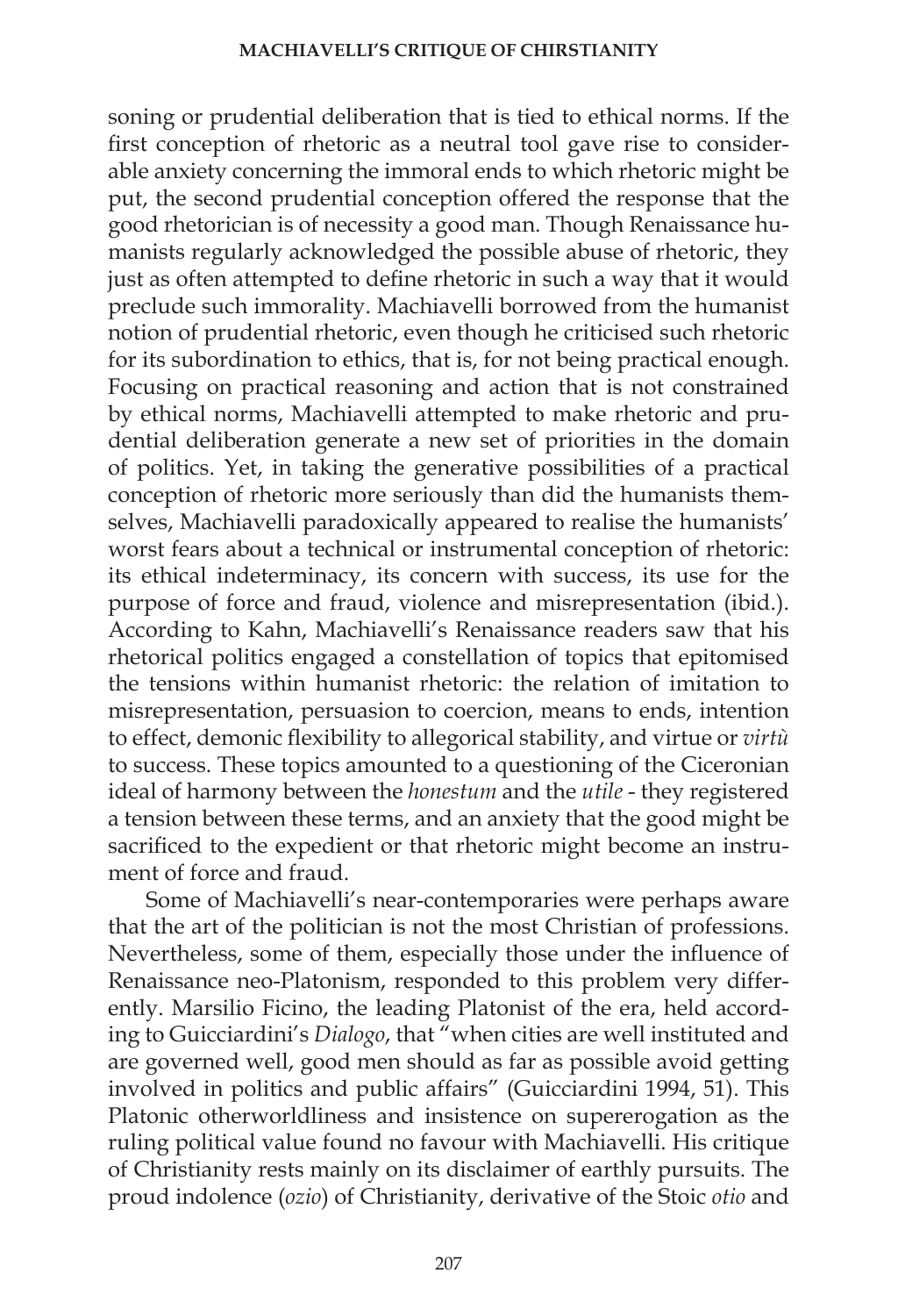even the Platonic and Aristotelian *schole*, which permitted the life of ataraxia and contemplation (cf. Springborg 1992, 213), has in Machiavelli's view turned the world effeminate and left it over as prey for wicked men who can in security control it.18

The thought that Christianity and politics do not fit together without some damage to either the one or the other is actually genuinely Christian. It is a central theme in the writings of Augustine, but it was abandoned when, during the subsequent centuries, the Church made a shift from pessimism to optimism (with the exception of Luther, a deep student of Augustine, of course). In essence, then, Machiavelli remained within the framework of Christianity when he maintained that Christians should not meddle with stately affairs and statesmen should not worry about the fate of their souls in the afterlife. Politics is a game played by the damned. Both Augustine and Machiavelli knew that very well. We can conclude with the words of Max Weber:

Wer das Heil seiner Seele und die Rettung anderer Seelen sucht, der sucht das nicht auf dem Wege der Politik, die ganz andere Aufgaben hat, solche, die nur mit Gewalt zu lösen sind.

This passage from Weber's *Politik als Beruf* (1992,248) says it all. Whoever seeks the salvation of his soul stays, and should stay, aloof from political matters. This is precisely what Machiavelli was trying to say.

### **NOTES**

**1.** Whether Machiavelli was an atheist, a devout Catholic, or whatever, is irrelevant in terms of the effect his writings had. That he criticised Christianity is a fact – why he did so, is another question. If something must be said of his personal religious life, I agree with Anthony Parel when he says that Machiavelli was, without doubt, a cultural Christian (Parel 1992, 62). He used Christian expressions in his private letters and he certainly considered Christianity as "nostra religione", but his cultural commitment to Christianity does not involve any other commitments, namely doctrinal ones.

**2.** Excluding, of course, his *Esortazione alla penitenza*.

**3.** But if we look at the way Machiavelli says he wants to read the Bible, we notice that Strauss might not be so mistaken after all (in this matter). Machiavelli alludes to the instance of Moses and the Israelites when discussing how a reformer gets rid of the envious, in chapter XXX of the third book of the *Discorsi*, and writes that: "He who reads the Bible intelligently sees that if Moses was to put his laws and regulations into effect, he was forced to kill countless men who, moved by nothing else than envy, were opposed to his plans". His strategy is to read the Bible "intelligently" - *sensatamente*. John Geerken has suggested that this means presumably not reading it in a devotional,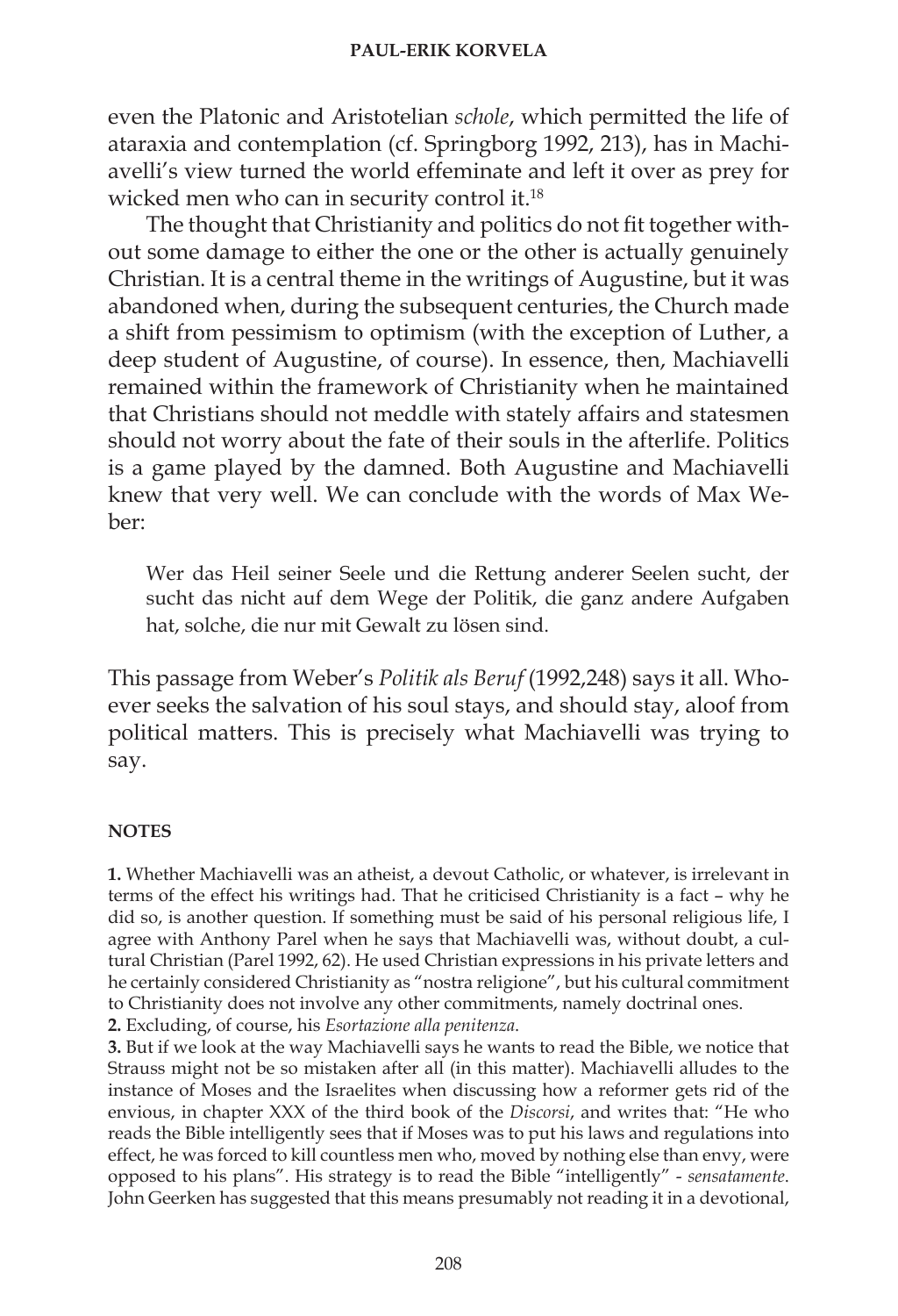liturgical, or exegetical manner, but in effect politically (Geerken 1999, 580). According to Geerken, the references to biblical figures in the works of Machiavelli indicate that for him the Bible was not exempt from a political way of reading – it, too, could yield the reasons for human actions and causes of hatred and factionalism etc, which was, for Machiavelli, the whole idea of writing histories.

**4.** As Hans Baron (1968) has argued, many a Renaissance man was so convinced of his own inferiority compared to the ancients that their self-confidence and productivity were weakened as a result of their militant classicism. Some, like Niccolò Niccoli, were so deeply convinced of the futility of any attempt to equal the perfection of the classical models which they admired, that during their entire life they never published a single line. In other words, they were perfectly aware of the impossibility of strict imitation - instead of *imitatio* the battle-cry of the humanists was *aemulatio*.

**5.** Machiavelli chose Switzerland because according to him the Swiss "oggi sono, solo, popoli che vivono, e quanto alla religione e quanto agli ordini militari, secondo gli antichi" (ibid.).

**6.** The main debate concerned the double Procession of the Holy Ghost. When, at the request of the Greek emperor John Palaeologus, Eugene IV promised the Greeks the military and financial help as a consequence of the projected reconciliation, the Greeks declared that they recognized the procession of the Holy Ghost from the Father *and* the Son as from one principle and from *one* cause. The Latin teaching respecting the azymes and purgatory was also accepted by the Greeks. As to the primacy of the Pope, they declared that they would grant the pope all the privileges he had before the schism. Many eastern princes, however, refused to abide by the decrees of the Council of Florence and deserted the position.

**7.** Renaissance literature often treated friars as examples of the confidence men or *beffatori* who pursue various ends, mainly food, sex, political and religious power, wealth and authority (cf. Rebhorn 1988, 9).

**8.** "La predica io non la udi', perché io non uso simile pratiche" (Letter to Vettori, 19.12.1513).

**9.** Note that even Messer Nicia, who is a fool, tells in Mandragola (V.2) how he wanted "to touch with my hands how the thing was going, for I am not used to being made to take fireflies for lanterns" (an expression meaning to make what does not exist appear to exist).

**10.** The only exception is Gilbert's Chief Works and Others, which uses the word "miserable".

**11.** He does not say anything of the fourth crusade, which was directed towards Constantinople in 1204 by Enrico Dandolo, the doge of Venice. The pillage of Christian Constantinople is one of the major causes why it later (1453) fell to the Turks.

**12.** Some, like Foster (1965, 51), believe that Dante never renounced Christianity or was a heretic. His sympathy for Averroist doctrines can perhaps be explained by the tension he felt between faith and reason. In Western thought philosophy was made ancillary to theology but Averroes, who started from the authority of the Koran instead of the Bible, subordinated religion to philosophy. The compromise between the two extremes was associated with the so-called Latin Averroists (most famous of whom was Sieger), who taught that reason can lead the philosopher even to the point of speculative unorthodoxy, providing that he be prepared to admit in practice that his rational conclusions might be false from the theologian's point of view (ibid., 50).

**13.** The calculation is, however, inaccurate. Machiavelli does not say that the changes would occur in regular intervals. Thus, it would be possible for a religion to change e.g. three times in ten years, if the next change would occur after 4990 years.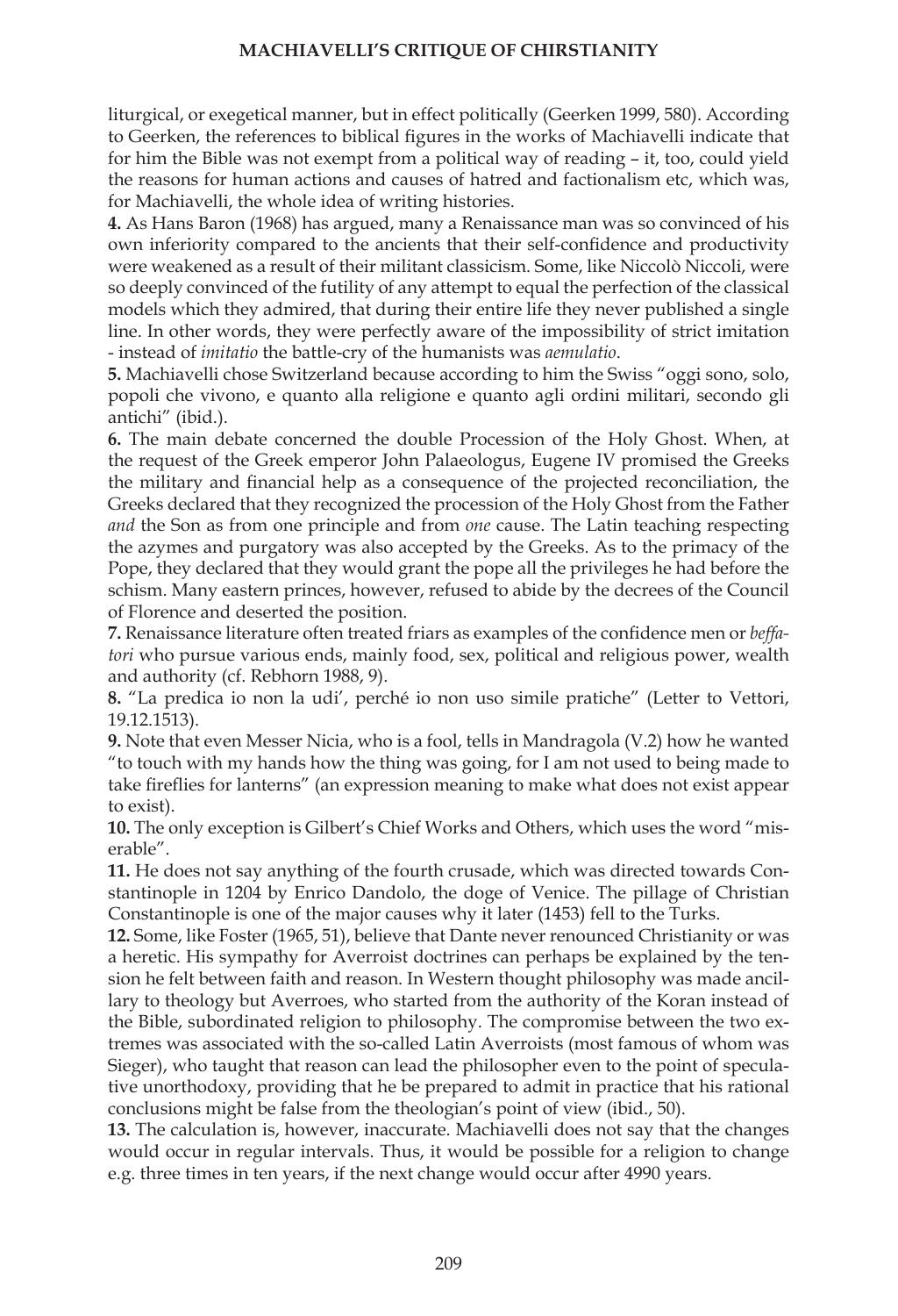#### **PAUL-ERIK KORVELA**

**14.** Plethon (1355-1452) was a Neoplatonist of Greek origin, who essentially introduced Plato to the Western world while attending the Council of Florence in 1438-1439.

**15.** These kinds of confraternities were common in Florence and they were divided broadly into five categories (cf. Henderson 1994, 33-37). The *laudesi* and the *disciplinati* formed the two main types of devotional company in central Italy in the later Middle Ages. The main activity of the former was singing of lauds for Virgin Mary and the saints. Its significance was that the lauds were written and performed in Italian, thus providing the laity the opportunity to understand religious hymns. The latter companies were composed of voluntary flagellants imitating the suffering of Christ and stressing the need to repent one's sins and to resort to penitence. The third main category was constituted by the large charitable societies, which provided relief to the poor in the city. The names varied across Europe, as well as the aim of the institutions. In Florence, for instance, there emerged more specialised confraternities helping e.g. condemned criminals (company of the Tempio, founded in 1354) or the *poveri vergognosi*, the respectable poor too proud to beg (Buonomini di S. Martino, founded in 1442). The fifteenth century saw the growth in importance of two other types of lay fraternities: the *fanciulli*, or the "boys", imitating the adult flagellant societies to which the boys could graduate at a certain age, and the artisan companies, providing devotional and social services for their members. The latter were opposed by Florentine regimes because they were suspicious that the disenfranchised workers (*sottoposti*) might use these as a front for trade union activities to improve their salaries and working conditions. Machiavelli, as his father before him, had been a member of one or more of these devotional companies (ibid., 437). Similarly, his sermon is meant to be delivered at a meeting of the *disciplinati*.

**16.** For a deeper analysis of the text, see Ciliotta-Rubery (1997).

**17.** Augustine and Machiavelli also have in common the pessimistic view of human beings (cf. Prezzolini 1970; Qviller 1996). According to the Renaissance astrology, some planets are benign and some are malignant. One would expect them to produce an equal amount of good and bad people. Yet Machiavelli's people are without exception bad. As Qviller maintains, the easiest way is to accept that Machiavelli's negative anthropology does not follow from astrology or the theory of bodily humours related to it. The nearest parallel to Machiavelli's anthropology is to be found in Manichaeism and its Christian counterpart, the Augustinian doctrine of original sin. On Machiavelli's anthropology, see also Huovinen 1951.

**18.** Like Machiavelli, some Renaissance thinkers contested Christian morality in stately matters. Guicciardini (1994, 158-159) juxtaposes his "ragione e uso degli stati", reason and practice of states, with Christian morality and concludes that "it is impossible to control governments and states, if one wants to hold them as they are held today, according to the precepts of Christian law". Therefore, "one would need always to murder all the Pisans captured in the war, to decrease the number of our enemies and make the rest more timid" (ibid., 157). In 1499, the Florentine government decided to behead condottiere Paolo Vitelli without any proof of his alleged treasonable negotiations with Florence's enemies, mainly because he would never have forgiven the Florentines his imprisonment and would have been a powerful enemy. The pre-emptive strike was thought to be fit for the situation, because one cannot use the usual standards of fairness in affairs of state (cf. Gilbert 1965, 43). In the case of Vitelli, the worldly wisdom of Renaissance political thought celebrated its greatest triumph. Generally, however, the Florentines were not inclined to take an exclusively religious or mundane attitude towards political decisions – they delighted in the use of human *ragione*, but the first advice was always to turn to God (ibid.).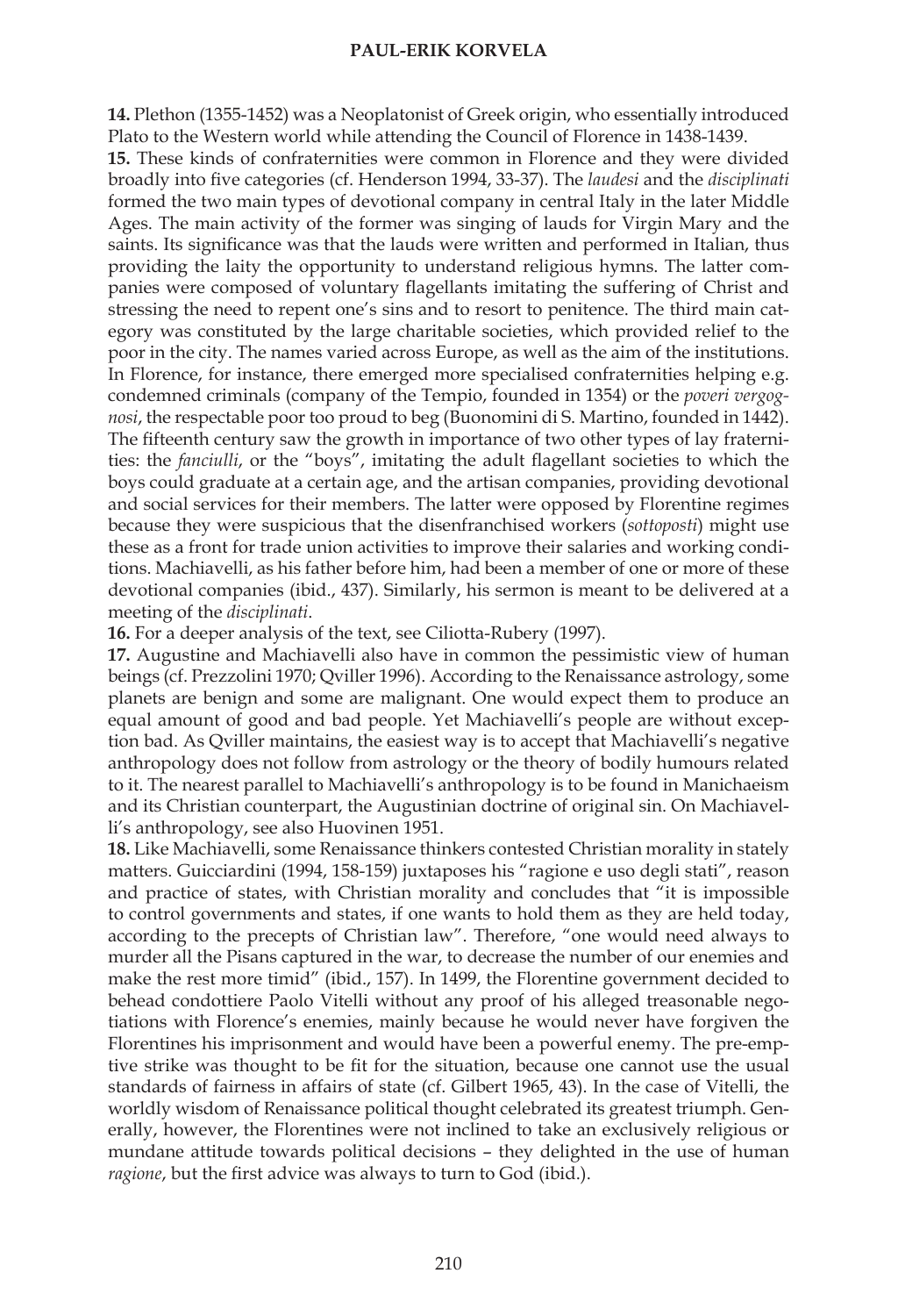### **REFERENCES**

*Primary sources*

**Machiavelli**, Niccolò (1998): *Tutte le opere storiche, politiche e letterarie*. Roma, Newton & Compton.

*Secondary Sources*

**Andrew**, Edward (1990): "The Foxy Prophet: Machiavelli versus Machiavelli on Ferdinand the Catholic", *History of Political Thought*, Vol. XI, Is. 3, Autumn 1990, 409-422.

**Baron**, Hans (1968): "The Querelle of the Ancients and the Moderns as a Problem for Renaissance Scholarship". In *Renaissance Essays*, ed. Paul O. Kristeller and Philip P. Wiener. New York, Harper & Row, 95-114.

**Berlin,** Isaiah (1980): "The Originality of Machiavelli." In *Against the Current*, New York, Penguin, 25-79.

**Ciliotta-Rubery**, Andrea (1997): "A Question of Piety: Machiavelli's Treatment of Christianity in the Exhortation to Penitence", in Douglas Kries (ed.): *Piety and Humanity. Essays on Religion and Early Modern Political Philosophy*, Oxford, Rowman & Littlefield, 11-44.

**Coby**, J. Patrick (1999): *Machiavelli's Romans. Liberty and Greatness in the Discourses on Livy*. Lanham, Lexington.

**Cutinelli-Rèndina**, Emanuele (1998): *Chiesa e religione in Machiavelli.* Pisa, Istituti editoriali e poligrafici internazionali.

**Dante** (1965): *La Divina Commedia.* Milano, Mursia.

**Fischer**, Markus (2000): *Well-Ordered License. On the Unity of Machiavelli's Thought*. Lanham, Lexington Books.

**Forte**, Juan Manuel (2000): *Politicising Religion. Politics, History and Christianity in Machiavelli's Thought.* Dissertation, European University Institute, Florence.

**Foster**, Kenelm (1965): "Religion and Philosophy in Dante". In *The Mind of Dante*, ed. U. Limentani. Cambridge, Cambridge University Press, 47-78.

**Garver**, Eugene (1987): *Machiavelli and the History of Prudence.* Madison, University of Wisconsin Press.

**Geerken**, John H. (1999): "Machiavelli's Moses and Renaissance Politics". *Journal of the History of Ideas* 60 (4), 579-595.

**Gilbert**, Felix (1965): *Machiavelli and Guicciardini. Politics and History in Sixteenth-Century Florence.* Princeton, Princeton University Press.

**Grant**, Ruth W. (1997): *Hypocrisy and Integrity. Machiavelli, Rousseau, and the Ethics of Politics. Chicago*, The University of Chicago Press.

**de Grazia**, Sebastian (1989): *Machiavelli in Hell.* Princeton, NJ, Princeton University Press.

**Guicciardini**, Francesco (1994): *Dialogue on the Government of Florence.* Cambridge, Cambridge University Press.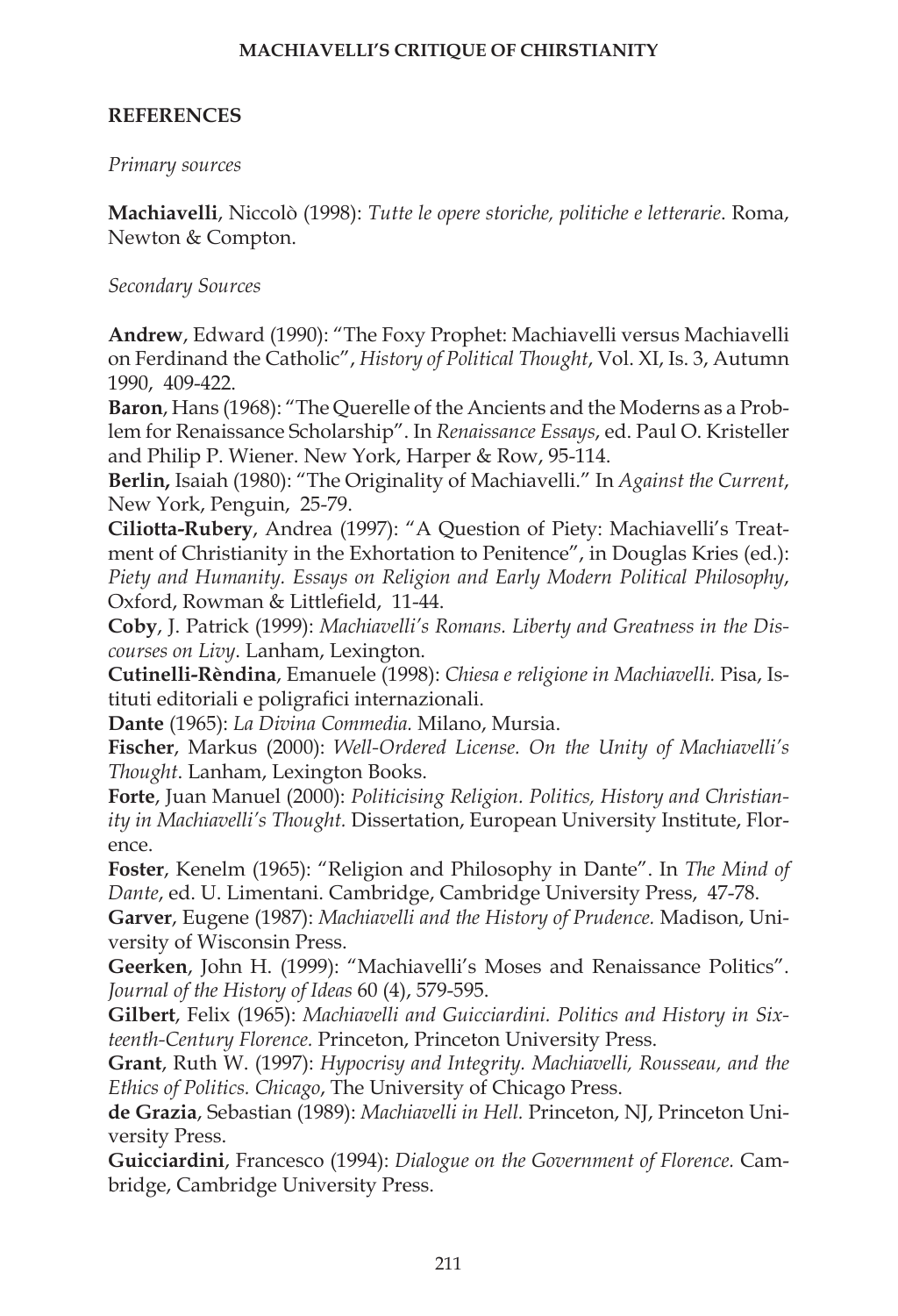### **PAUL-ERIK KORVELA**

**Haydn**, Hiram (1950): *The Counter-Renaissance.* New York, Scribner.

**Henderson**, John (1994): *Piety and Charity in Late Medieval Florence.* Chicago, University of Chicago Press.

**Hulliung,** Mark (1983): *Citizen Machiavelli.* Princeton, Princeton University Press.

**Huovinen**, Lauri (1951): *Das Bild vom Menschen im politischen Denken Niccolò Machiavelli's*. Helsinki, Annales Academiae Scientiarum Fennicae, series B, 74 (2).

**Kahn,** Victoria (1994): *Machiavellian Rhetoric: From the Counter-Reformation to Milton.* Princeton, Princeton University Press.

**Kristeller**, Paul Oskar (1979): *Renaissance Thought and Its Sources.* New York, Columbia University Press.

**Lukes**, Timothy J. (1984): "To Bamboozle with Goodness. The Political Advantages of Christianity in the Thought of Machiavelli". *Renaissance and Reformation* 8 (November), 266-277.

**Mansfield**, Harvey C. (1979): *Machiavelli's New Modes and Orders. A Study of the Discourses on Livy.* Ithaca and London, Cornell University Press.

**Najemy**, John M. (1999): "Papirius and the Chickens, or Machiavelli on the Necessity of Interpreting Religion". *Journal of the History of Ideas* 60 (4), 659- 681.

**Parel**, Anthony J. (1992): *The Machiavellian Cosmos.* New Haven, Yale University Press.

**Prezzolini**, Giuseppe (1967): *Machiavelli. A study of the life, work, influence and originality of an obscure Florentine civil servant who has become our contemporary.* New York, Farrar, Straus & Giroux.

**Prezzolini,** Giuseppe (1970): "The Christian Roots of Machiavelli's Moral Pessimism". *Review of National Literatures* 1 (Spring), 26-37.

**Qviller,** Bjørn (1996): "The Machiavellian Cosmos". *History of Political Thought* 17 (3), 326-353.

**Rebhorn**, Wayne A. (1988): *Foxes and Lions, Machiavelli's Confidence Men.* Ithaca, Cornell University Press.

**Ridolfi,** Roberto (1963): *The Life of Niccolò Machiavelli.* London, Routledge and Kegan Paul.

**Skinner,** Quentin (1978): *The Foundations of Modern Political Thought*, vols. 1- 2, Cambridge, Cambridge University Press.

**Skinner**, Quentin (2000): *Machiavelli. A Very Short Introduction*. Oxford, Oxford University Press.

**Springborg**, Patricia (1992): *Western Republicanism and the Oriental Prince*. Cambridge, Polity.

**Strauss**, Leo (1958): *Thoughts on Machiavelli.* Chicago, The University of Chicago Press.

**Strauss**, Leo (1970): "Machiavelli and Classical Literature". *Review of National Literatures* 1 (Spring), 7-25.

**Strauss,** Leo (1986): *Studies in Platonic Political Philosophy.* Chicago, The University of Chicago Press.